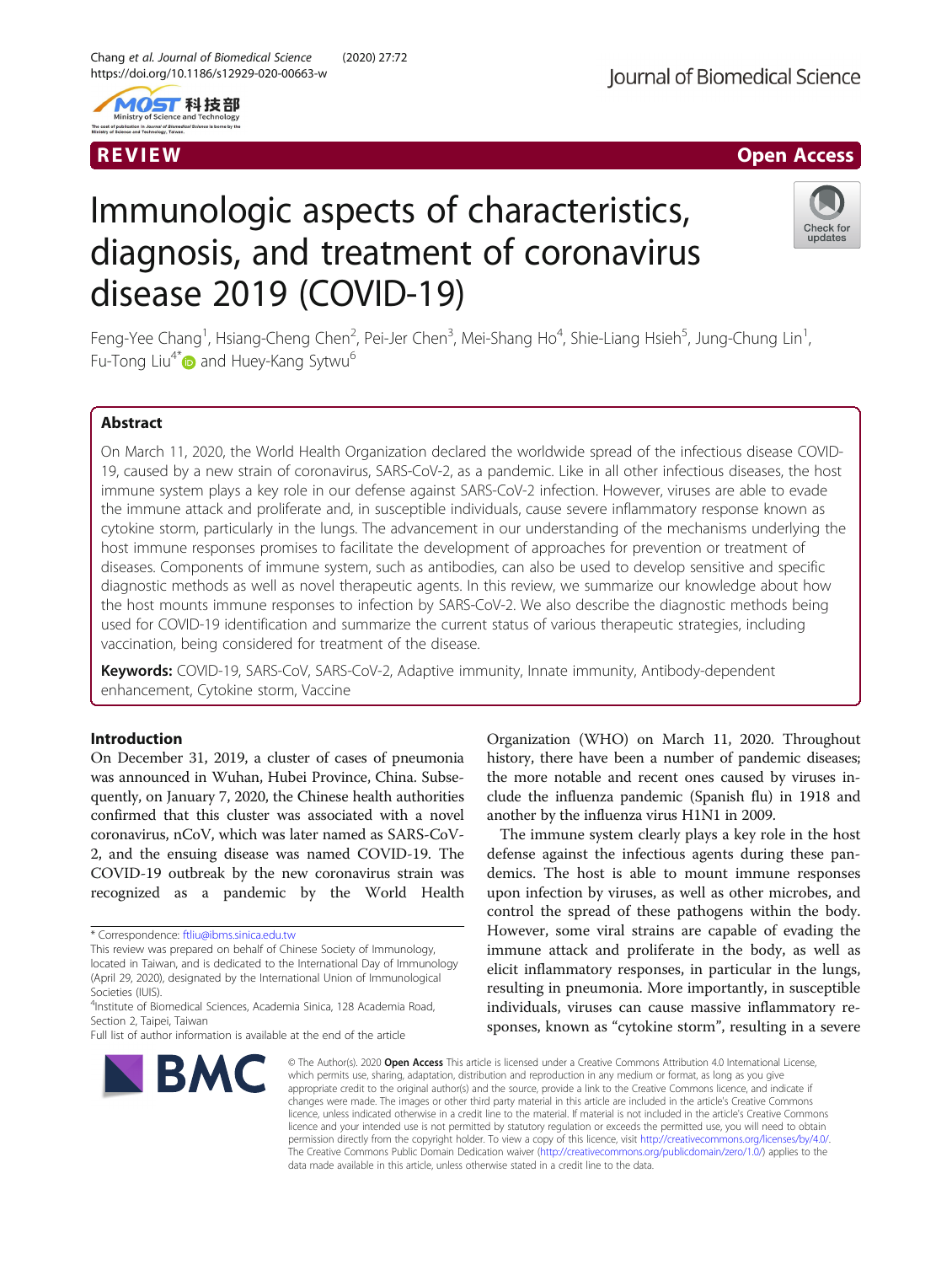pathological consequence. The advancement in our understanding of the mechanisms of the host immune response are crucial to development of approaches for prevention and treatment of these fast spreading and devastating infectious diseases. The components derived from our immune systems, such as antibodies, can be used to develop sensitive and specific methods for the diagnosis of infectious diseases, as well as novel therapeutic modalities.

In this review, we briefly summarize our knowledge about the host immune response upon infection by SARS-CoV-2. We also discuss the epidemiological aspects of the outbreak, and the potential mechanism of the severe host response, such as cytokine storm. We also describe the antibody-based approaches for diagnosis of COVID-19 infection and summarize the current status of various preventive and therapeutic modalities for treatment of the infection.

#### Epidemiology

Coronaviruses are single-stranded enveloped RNA viruses that cause diseases in mammals and birds. In humans, the low pathogenicity strains, including HCoV-229E, HCoV-OC43, HCoV-NL63, and HCoV-HKU, infect the upper respiratory tract and cause mild to moderate common cold-like symptoms in healthy individuals. They are responsible for 15–30% of all common cold cases. The highly pathogenic strains, including those causing severe acute respiratory syndrome [SARS-CoV], Middle East respiratory syndrome [MERS-CoV], and COVID-19 [new SARS-CoV-2], infect the lower respiratory tract and can cause severe pneumonia [[1\]](#page-10-0).

In addition to their RNA genetic material, coronaviruses are composed of nucleocapsid (N) and spike (S) proteins, which participate in viral genome assembly, transcription and replication, or mediate viral entry and cause cytopathic effect [\[2](#page-10-0), [3](#page-10-0)]. The S protein mediates the fusion of viral and host membrane [[4\]](#page-10-0) and contains a receptor-binding domain (RBD) that attaches to cells during viral entry. Angiotensin-converting enzyme 2 (ACE-2) is the receptor for both SARS-CoV and SARS-CoV-2 [[5\]](#page-10-0). Notably, the four human coronaviruses that cause common cold like symptoms show limited sequence homology in their N (30–67%) and S proteins (9–57%) compared with those of SARS-CoV-2 [\[6](#page-10-0)]. MERS-CoV also exhibits more distal relationship to SARS-CoV and SARS-CoV-2. However, the latter two are more closely related, with their N and S proteins sharing high homology (70–90%).

In 2003, the SARS-CoV infection, which started in southern China, led to an epidemic; in total, over 8400 cases were reported, which included close to 900 deaths with a case fatality rate of 11% [[7](#page-10-0)]. In 2012, the first case of MERS took place in Saudi Arabia. From that moment

on, close to 2500 cases have been reported globally, which included close to 860 deaths, with an estimated case fatality rate of approximately 34% [\[8](#page-10-0)].

Evidence is mounting that COVID-19 spreads via human-to-human transmission of the virus [\[9](#page-10-0)]. After exposure to SARS-CoV-2, the majority of patients recover with little or mild symptoms that include cough and fever [\[10](#page-10-0)]. However, it is estimated that approximately 20% of infected individuals develop severe disease, including acute respiratory distress syndrome (ARDS). According to WHO, as of April 22, 2020, a total of 2,503, 072 confirmed cases of COVID-19 have been detected and 171,791 deaths resulting from the infection have been confirmed worldwide. The case fatality rates in Wuhan and worldwide were approximately 4.5 and 6.9%, respectively. The numbers are lower in some countries, for example approximately 5.4% in the United States, 2.2% in South Korea, 3.3% in Germany, and 1.4% in Taiwan. These numbers are likely affected by the extent of screening, thereby implying that COVID-19 cases might be underdiagnosed in many other countries. The availability and infrastructure of medical facilities in afflicted countries, especially those seriously affected ones, also likely affect the overall death rates.

Using public and published information, Wu et al. estimated that the overall "symptomatic case fatality risk" (the probability of dying after developing symptoms) associated with COVID-19 was 1.4% [[11\]](#page-10-0). The rate of development of severe symptoms and death are clearly associated with the age. It is to be noted this is based on all tested and confirmed cases of COVID19, and the true fatality risk is likely lower than 1.4%, since many mildly symptomatic/asymptomatic people might have never got tested. Nevertheless, the risk is still higher than that associated with seasonal influenza virus, which is approximately 0.1%.

With regard to the spectrum of the severity of the disease, Chinese Center for Disease Control and Prevention reported of the 44,672 confirmed cases (with the age distribution of > 80 years: 3%; 30–79 years: 87%; 20–29 years: 8%; 10–19 years: 1%; < 10 years: 1%), the spectrum of disease were: mild: 81%; severe: 14%, critical: 5%; and case fatality rate: 2.3% [\[12](#page-10-0)]. Finally, the basic reproduction number (Ro) of the virus has been estimated to be between 1.4 and 3.9, meaning each infection from the virus can result in 1.4 to 3.9 new infections, when no members of the community are immune and no preventative measures, such as vaccination, are taken. By comparison, the median Ro value for SARS-CoV was in the range of 2 to 4 and for 1918 influenza was 1.80.

## Immune responses induced by SARS-CoV-2

The outcome of clinical infection likely largely depends on the capacity in mounting effective antiviral immune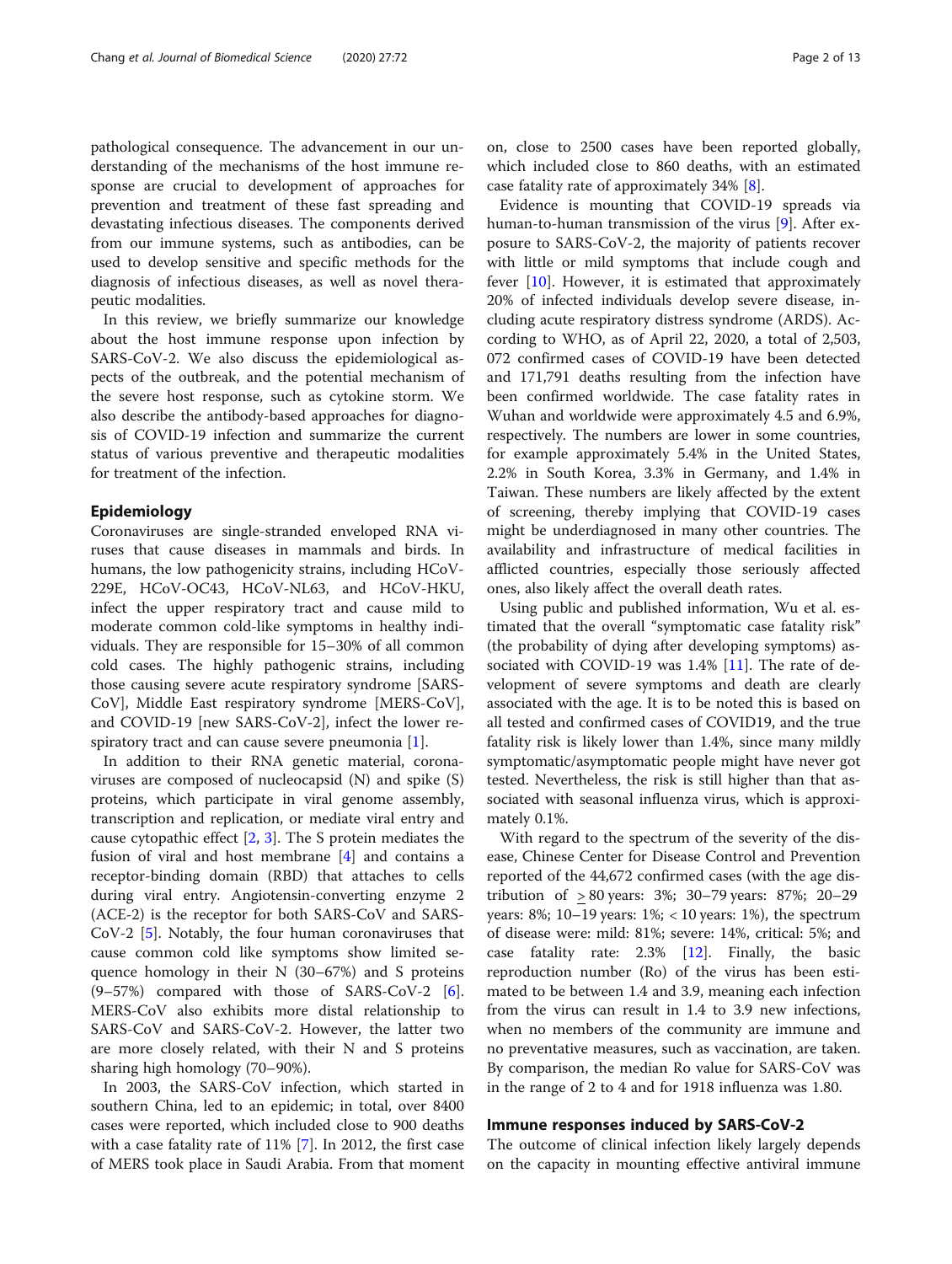responses in time, to control viral spreading, to limit organ injuries and to speed up recovery. Here we summarize the immune response induced by CoV.

#### Innate and adaptive immunity

Three components are crucial for SARS-CoV induced diseases: 1) the role of CD8+ T cells in defense against the virus, which causes apoptosis in the infected cells, 2) interactions of the virus with macrophages and dendritic cells, which initiate the early innate and subsequent adaptive immune responses, and 3) type I interferon (IFN) system, an innate response against viral infections, which can inhibit virus replication in the early phase.

Firstly, the central part of the body's anti-viral immunity is based on the interaction between antigen and antigen presentation cells (APC) when the virus enters the cells. The infected cells are recognized by virus-specific cytotoxic T lymphocytes (CTLs) via viral peptides as the antigen presented by major histocompatibility complex (MHC). The antigen presentation of virus mostly depends on MHC I molecules, but MHC II also has its contribution in some cases. The MHC I molecules display pieces of virus proteins on the surface of infected cells, which creates a signal to activate nearby CD8+ T cells to induce apoptosis in the infected cells. There are many reports on the relationship between various MHC polymorphisms and the susceptibility to SARS-CoV [[13](#page-10-0)–[15](#page-10-0)], but little is known about this association in COVID-19. Such information could provide beneficial aspects of personalized medicine for treatment or prevention of COVID-19.

Secondly, dendritic cells and macrophages are other first patrolling components of innate immune network, which play important roles in driving both innate and adaptive immune responses to the viral pathogens [\[16](#page-10-0)]. The invasion of viruses can be recognized by innate immune cells via pathogen-associated molecular patterns (PAMPs). In the case of CoV, PAMPs are viral genomic RNA, which are recognized by endosomal RNA receptors such as TLR3, TR7, TR8, and TLR7 [\[17](#page-10-0)]. This can cause rapid responses of the innate immune cells to viruses, resulting in production of a large amount of type I IFN with antiviral functions.

Lastly, efficient innate immune responses against viruses also depend on type I IFN responses and downstream cascade. Type I IFN, by directly interfering with the viruses' replication ability, can prevent reproduction of viruses in infected cells. By mounting type I IFN responses successfully, viral replication and dissemination in an early stage are suppressed.

# Immune evasion

SARS-CoV and MERS-CoV use several strategies to avoid the innate immune response, these are probably also employed by SARS-CoV-2. These include the inhibition of type I IFN recognition and signaling, as well as downregulation of MHC class I and class II molecules in infected macrophages or dendritic cells, resulting in impaired antigen presentation and diminished T cell activation. Moreover, some proteins encoded by SARS-CoV can interact with the signaling cascades downstream of the pattern recognition receptors.

#### Humoral response

After exposure to SARS-CoV-2, patients respond to the virus by generating specific IgM antibodies within a few days, followed by specific IgG production within a week [[3,](#page-10-0) [6,](#page-10-0) [18\]](#page-10-0). In the case of SARS-CoV infection, although the serum anti-viral IgM antibody levels decline in a few months, the antiviral IgG antibody titers can persist for years. Among the many structural and non-structural proteins encoded by SARS-CoV-2, the N and S proteins are the most immunogenic antigens. Antibodies against the N protein are the first to appear and thus can serve as an early and reliable serum marker for virus exposure, whereas antibodies against the S protein develop later and can bind to the viral envelope. Recent studies indicated that the convalescent serum contains antibodies that can neutralize SARS-CoV-2 in cell cultures [[2,](#page-10-0) [3](#page-10-0)]. Therefore, IgG against the S protein is both a marker for viral exposure and an indicator of recovery.

# Potential role of antibody-dependent enhancement (ADE) in SARS-CoV2 infection

The potential risk of disease exacerbation by ADE, a phenomenon in which pre-existing poorly neutralizing antibodies lead to enhanced infection, has been a serious concern for vaccine development and antibody-based therapeutic strategy. Compared to the ADE in dengue viral infections, which was supported by a great deal of epidemiological and clinical evidence in the past four decades [[19\]](#page-10-0), this phenomenon in coronaviruses has mainly been observed in cell-based experimental models [[20,](#page-10-0) [21\]](#page-10-0).

To illustrate this further by also using dengue virus as an example: while more severe symptoms, such as dengue hemorrhagic fever (DHF)/dengue shock syndrome (DSS), can be observed during primary infection, they are much more frequently developed following a secondary infection with a different serotype (out of the four existing serotypes) [\[19\]](#page-10-0). Furthermore, it has been well documented that the high level of virus replication seen during secondary infection with a heterotypic virus is a direct consequence of ADE of viral replication. This is mediated primarily by the pre-existing, non-neutralizing, or sub-neutralizing antibodies to the virion surface antigens, resulting in enhanced access to target cells, through binding of the virion-antibody complexes to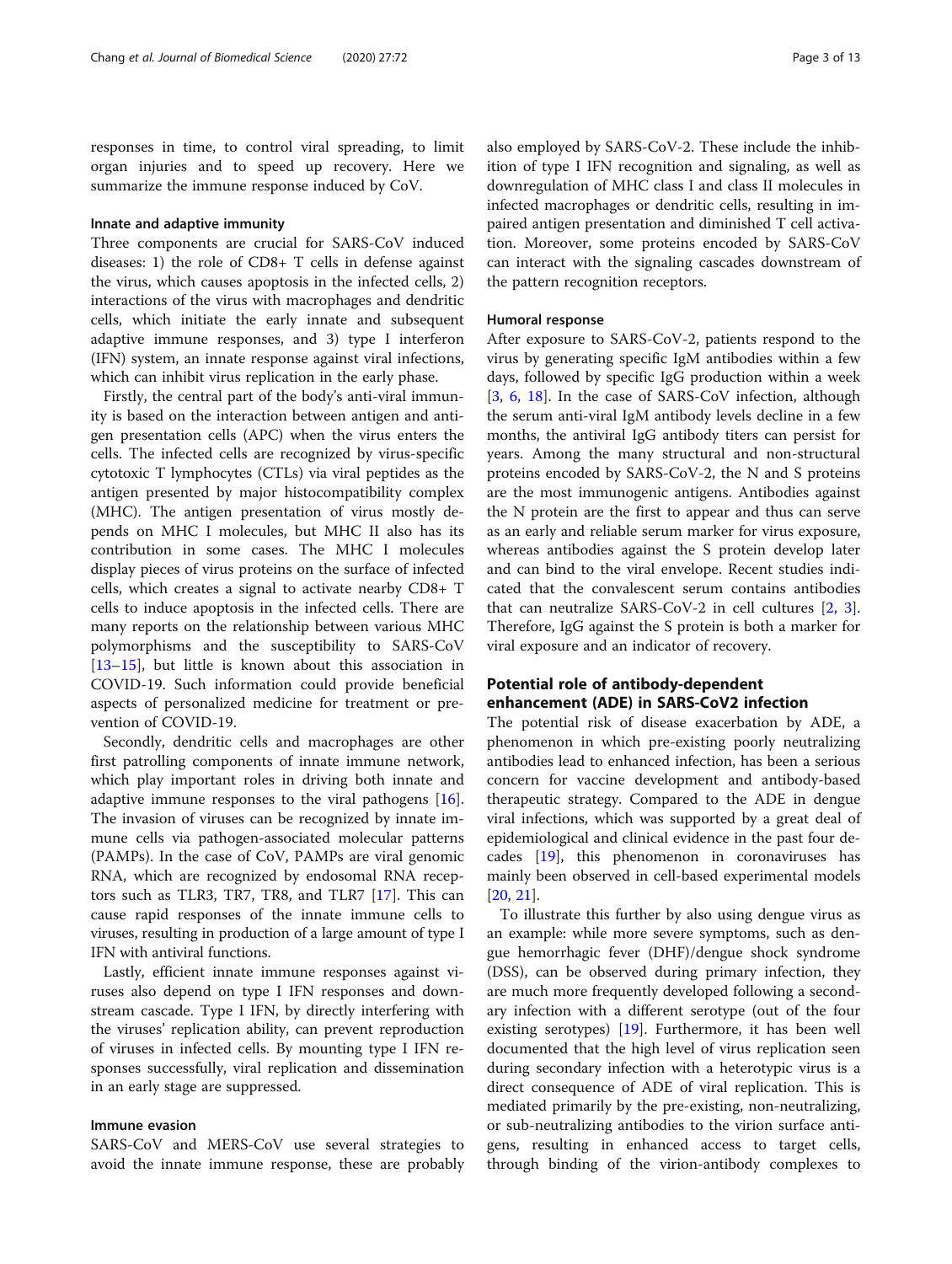IgG Fc receptors (FcγR) on these cells [[19](#page-10-0)]. This common underlying theme of ADE-based magnification of virus replication also indicates that severe disease is not merely attributable to inherent virulence of virus [[22\]](#page-10-0).

Interestingly, as described in a later section, several available evidence from the use of convalescent sera in patients with SARS, MERS [[23\]](#page-10-0) and 245 cases with COVID-19 [\[24\]](#page-10-0) suggest the feasibility and safety of convalescent serum trials. Here, caution and vigilance to identify any evidence of enhanced coronavirus infection by ADE will be required. Despite the fact epidemiological and clinical observations supportive of existence of ADE in coronavirus infection is not available, a molecular mechanism behind ADE of coronavirus has currently been provided [\[21](#page-10-0)]. The authors demonstrated that a neutralizing antibody binds to the S protein of coronaviruses like a viral receptor, triggering a conformational change of the spike and mediating a viral entry into FcγR -expressing cells through canonical viralreceptor-dependent pathways. However, an enhanced entry of these pseudovirus-based approaches does not support directly the magnification of viral replication in these cells. Compared to dengue viruses, these FcγRbearing cells such as dendritic cells, monocytes and macrophages, even if infected through ADE process, would presumably not be so "permissive" for coronaviruses, in terms of their replication and assembly. However, these viewpoints need further investigation.

Apparently, many host factors could also exacerbate disease during secondary infection. These host factors need to be identified by combined epidemiological and genetic analyses of appropriate patients, and the contribution of underlying host factors to the control of coronavirus replication needs to be determined. For example, ADE of replication can possibly occur with the vaccine strains of viruses in the endemic populations, such as attenuated or recombinant coronavirus vaccines. However, the level of replication will likely remain low, and thus this small enhancement of replication will probably not augment the disease. In addition, this could result in heightened vaccine immunogenicity due to a small increase in the virus load. However, further investigation on correlations between immunological responses and disease outcome and the validation of these findings in vaccine trials will be invaluable for developing safe and effective SARS-CoV2 vaccines (see below).

# Cytokine and pathologic characteristics of COVID-19

While SARS-CoV can evade innate immune system, they can also induce intensive inflammatory reactions through innate immune cells. In fact, SARS-CoV and SARS-CoV-2 infections are known to activate a massive over-production of cytokines by the host immune system – a phenomenon known as "cytokine storm", which usually occurs a few days after the onset of the illness. This also results in increased local and systemic vascular permeability in major organs. Cytokine storm is reported in many viral infections, and contributes significantly to the pathogenesis and severity of acute viral infections.

The tissue tropism of each virus determines the cytokine profiles of virus-induced cytokine storm (reviewed in [\[25\]](#page-10-0)). For example, macrophages produce a higher amount of proinflammatory cytokines than endothelial cells, while virus-infected endothelial cells are the major source of chemokines. However, this may not be generalizable, and it is crucial to elucidate the tropism of SARS-CoV-2 in order to interpret the data.

Most proinflammatory cytokines are released from macrophages and severe acute infections are usually associated with the activation of macrophages by enveloped viruses. In addition, activation of neutrophils may also be involved. As mentioned above, viral nucleic acids can induce the production of interferons and proinflammatory cytokines, through engaging endosomal TLRs. These intracellular nucleic acid receptors/sensors have been defined as "protective host factors", as they are critical for host defense against viral infections. However, the identity and contribution of "pathogenic host factors" to virus-induced severe inflammatory reactions and lethality, and how different viruses cause distinct clinical symptoms, remain unclear.

Some available information related to the cytokine storm induced by SARS-CoV and MERS-CoV is summarized below. It is to be noted that while both SARS-CoV and SARS-CoV-2 utilize ACE-2 as their receptors, MERS-CoV binds to the receptor dipeptidyl peptidase 4 (DPP4/CD26). The differences in receptor usage may account for the differences in disease patterns, including the organs involved and the extent of the cytokine storm induced.

# SARS-CoV

SARS-CoV infection can cause ARDS and high mortality [[26](#page-10-0)–[28](#page-10-0)]. The clinical course of this infection has three phases: 1) robust virus replication accompanied by fever in the first few days; 2) high fever and pneumonia with progressive decline of virus titers; 3) ARDS resulting from active host immune responses in the absence of detectable viruses [\[1\]](#page-10-0). In addition to infecting and proliferating in the airways and alveolar epithelial cells, SARS-CoV can also infect dendritic cells, monocytes, and macrophages, without undergoing proliferation (i.e., abortive infection) [[29](#page-10-0)]. SARS-CoV-infected epithelial cells produce high levels of chemokines such as CCL2, CCL3, CCL5, and CXCL10. In addition, SARS-CoV-infected dendritic cells [\[30](#page-10-0), [31](#page-10-0)] and macrophages [[29\]](#page-10-0) secrete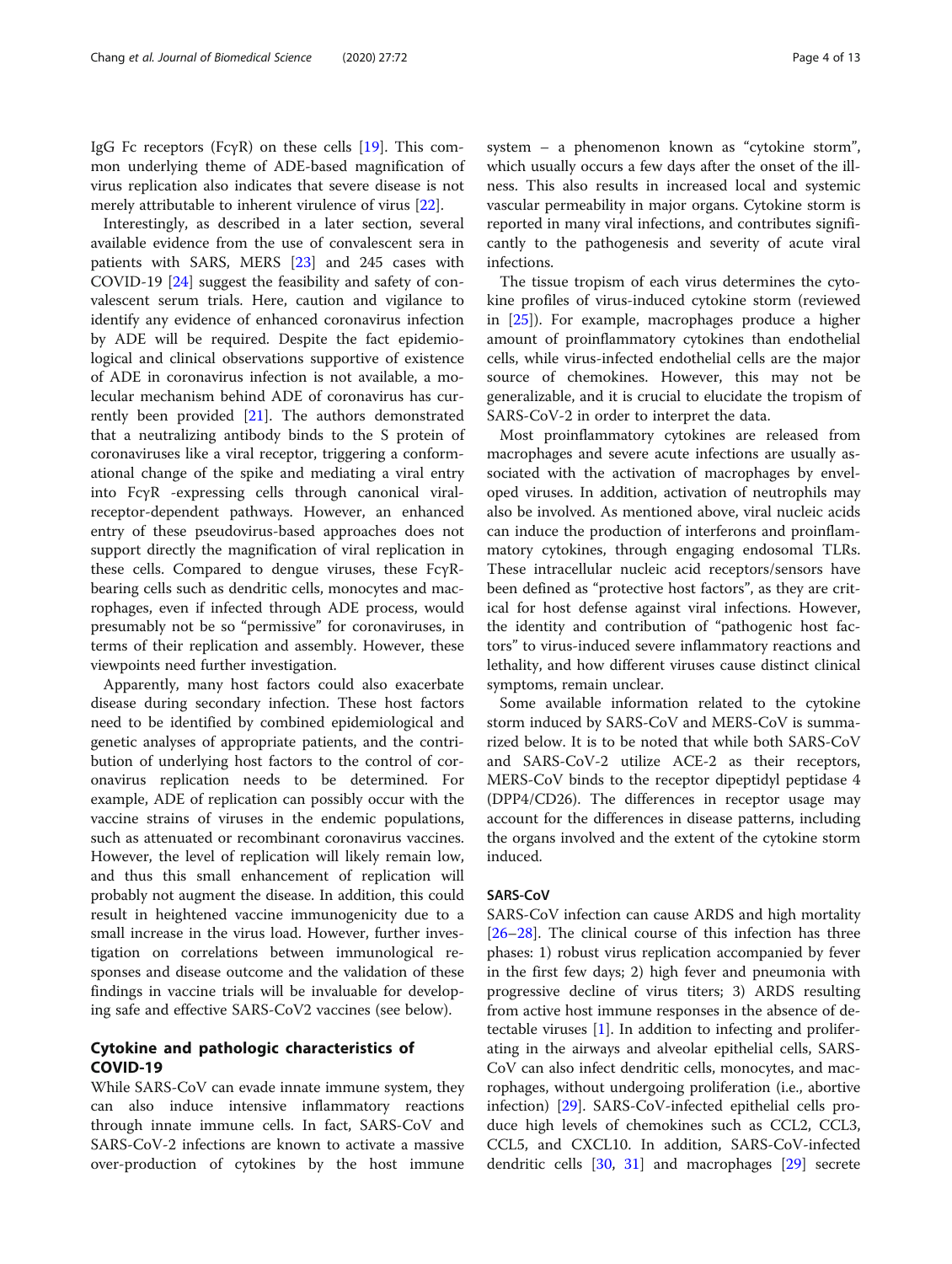high levels of proinflammatory cytokines TNF and IL-6, and significant amounts of chemokines.

It is interesting to note that higher levels of IL-1, IL-12, IFN-gamma, IL-8, and CXCL9, in addition to the cytokines and chemokines mentioned above, were also observed in SARS patients with severe diseases. This suggests that other cell types also contribute to SARS-CoV-induced cytokine storm. The typical pathological changes in the lungs include focal hemorrhage and mucopurulent materials in bronchial trees with diffuse alveolar damage. Histological examination shows extensive macrophage and neutrophil infiltration with lower levels of T lymphocytes. Existing information suggests that the SARS-CoV-infected airways and alveolar epithelial cells secrete abundant chemokines to attract immune cell infiltrations to the lungs, including macrophages and neutrophils, thereby causing damage due to high levels of proinflammatory cytokines and other mediators secreted by these cell types.

# MERS-CoV

In addition to the airway epithelial cells, MERS-CoV can also replicate in human monocytes, macrophages, dendritic cells, and activated T cells. The typical lung pathological changes caused by MERS-CoV is diffuse alveolar damage. In addition, pleural and pericardial effusions associated with generalized congestion and consolidation of lungs have been noted [[32\]](#page-10-0), and the severity of lung lesions were noted to be correlated with extensive infiltration of neutrophils and macrophages [\[32](#page-10-0)]. Similar to SARS-CoV, MERS-CoV can induce high levels of proinflammatory cytokines and chemokines in human monocyte-derived macrophages and dendritic cells. MERS-CoV infection was also reported to induce increased concentrations of proinflammatory cytokines (IFN-γ, TNF-α, IL15, and IL17), [\[33](#page-10-0)]. The high serum cytokine and chemokine levels in MERS patients were correlated with increased infiltration of neutrophil and monocytes along with severe tissue damage in the lungs [[32,](#page-10-0) [34](#page-10-0), [35](#page-10-0)]. Thus, the pathological change in the lungs is similar between SARS-CoV and MERS-CoV. Whereas, the higher mortality rate in MERS-CoV-infected patients may be due to the higher incidence of pericarditis in infected patients.

# SARS-CoV-2

The first autopsy of COVID-19 victims along with immuno-histological staining revealed the presence of SARS-CoV-2 in the airway epithelia and macrophages, suggesting that the virus can infect both epithelial cells and macrophages [\[36](#page-10-0)]. The majority of infiltrating cells are macrophages and monocytes with moderate amounts of multinucleated giant cells and neutrophils. Increased levels of cytokines and chemokines, including 1α, and TNF-α, were detected in the plasma of COVID-19 patients [\[37](#page-10-0)]. The most significant predictors of mortality in these patients are serum ferritin level and IL-6, suggesting that mortality is due to virus-induced hyperinflammation and cytokine storm during viral infection [[38,](#page-11-0) [39\]](#page-11-0).

Compared to the low pathogenic coronaviruses, the common features of high pathogenic coronaviruses include extensive infiltration of leukocytes, which secrete abundant proinflammatory cytokines and other chemical mediators to cause diffuse alveolar damage. Also, high pathogenic viruses are associated with abortive infection; for example, in contrast to the less pathogenic strain of influenza virus H1N1, the highly pathogenic influenza virus H5N1 does not replicate in macrophages; the latter is also a more potent inducer of the chemokine CXCL10 [[40\]](#page-11-0) The key innate immunity receptors/sensors responsible for high pathogenic coronavirus-induced proinflammatory cytokines are still unclear. Finally, notably, more deaths from COVID-19 have been caused by multiple organ dysfunction syndrome rather than respiratory failure, which is different from infections caused by SARS-CoV and MERS-CoV; the basis for this remains unknown.

# Diagnosis of infection by SARS-CoV-2

Detection of viral RNA in the secretions from the respiratory tract of infected patients by reverse transcription-polymerase chain reaction (RT-PCR) test is currently the standard method for diagnosis of COVID-19. They have some limitations, including long turnaround time (typically 2–4 h) and the requirement of specialized facilities. Scientists around the world have been devoting effort to developing improved nucleic acid-based, simpler and faster methods. The US FDA issued an emergency-use authorization to Cepheid's Xpert Xpress SARS-CoV-2 test, which became the first pointof-care COVID-19 diagnostic test to receive this designation in the US. The test is designed to use the company's automated GeneXpert Systems and has a turnaround time of approximately 45 min. Another prominent example is a method for detection of SARS- $CoV-2$  by using CRISPR technologies [[41\]](#page-11-0). These newly developed platforms will clearly require clinical testing before approval for routine use.

Tests based on antibodies are obviously another option for diagnosis and screening. Immediately after infections, viral genome and proteins start to increase, becoming the earliest markers for diagnosis within days. As the host immune responses gear up to confront and reduce viral replications, the viral RNA or antigen level declines, but the antiviral IgM and IgG titers rise up. As patients usually present themselves with cough, fever or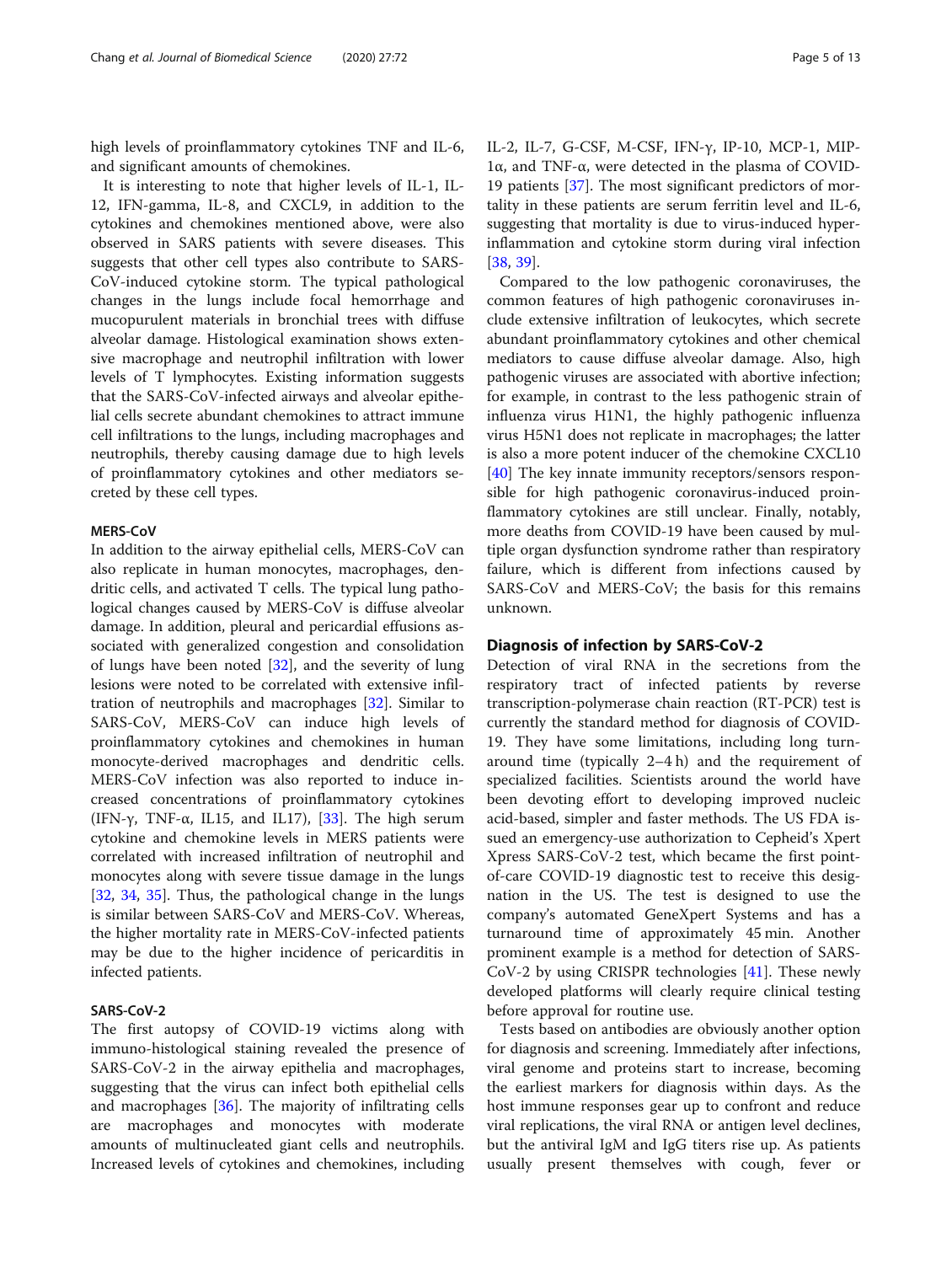shortness of breath, and are already beyond the early stage of infection [\[10](#page-10-0)]; here, nucleic acid tests are expected to pick up only a proportion of patients. A complementary serological test for specific IgM or IgG will help identify the rest. One report from Shenzhen studied 173 patients within 7 days of illness, who were later diagnosed with COVID-19 [[42\]](#page-11-0); in this study RT-PCR could detect two-thirds of the patients, but only 45% tested positive even after 15 days. In contrast, although the serological positive rate within 1 week was less than 40%, the rate increased to 100% after day 15 of disease onset. A combination of nucleic acid and serological test significantly increased the diagnosis rate from 66 to 78% even within 1 week of illness [\[42](#page-11-0)]. If these results can be validated, such a combination may become a standard clinical practice in the future. In this regard, Li et al., developed an immunoassay that can detect IgM and IgG antibodies against SARS-CoV-2 in human blood within 15 min. They tested samples from close to 400 confirmed patients and over 100 negatively-tested patients at 8 different clinical sites and reported a sensitivity of over 88% and specificity of over 90% [\[43](#page-11-0)].

In the early stage (containment) of COVID-19 pandemic, there was a strong interest for rapid diagnosis and thus prototypes of rapid viral antigen or antibody tests were being developed for point-of-care use. These platforms have the advantage of convenience and a fast turnaround time, but suffer from inadequate sensitivity and specificity, as compared with standard RT-PCR. Hence, their results need to be interpreted with caution. Preparation of high-quality antibodies and antigens requires years in perfecting such point-of-care tests, judging from the experience in developing such tests for influenza viruses. Eventually, the more stringent criteria for a definitive diagnosis will need paired serum samples to demonstrate a true seroconversion [\[6\]](#page-10-0).

Finally, the issue of antibody cross-reactivity with other human coronaviruses warrants discussion. As mentioned above, serological assays usually adopt viral N or S protein as antigens and the protein components from all four human coronaviruses that cause common cold show very limited sequence homology with those of SARS-CoV-2. Thus, despite the fact the majority of the populations have been exposed to the four low pathogenic human coronaviruses, their sera do not react positively in SARS-CoV-2 ELISA [\[6](#page-10-0), [18](#page-10-0)]. While MERS-CoV is also more distally related and presents no concerns, the situation for SARS-CoV-exposed patients is different. As the N and S proteins of the SARS-CoV strain share high homology (70–90%) with those of SARS-CoV-2, serum from SARS patients can actually cross-react with SARS-CoV-2 N or S protein in immunoblot or viral neutralization assays [[2,](#page-10-0) [3](#page-10-0)]. However, as SARS-CoV epidemic was only transient with a very small proportion of

the populations being exposed, this cross-reactivity should not be an important issue.

#### Vaccination for prevention of COVID-19

As with many vaccine-preventable viral diseases like measles and chicken pox, the newly emerged SARS-CoV-2 infection assumes an epidemiological characteristic capable of evading containment measures and facilitating pandemic potential. Thus, a high proportion of undetected infections with mild or no symptoms can efficiently sustain viral transmission [[44\]](#page-11-0). While containment and lockdown can serve as temporary control measures, effective vaccines or therapeutic agents are much needed for the ultimate control of the disease. The vaccine research and development thus far have progressed at an unprecedented speed; the first dose of RNA-based SARS-CoV-2 vaccine was administered to test its safety in humans on March 16, 2020, only 2 months after the new virus was first identified. Such rapid progress was facilitated by a combination of multiple factors, including advances in vaccine research on SARS and MERS, as recently reviewed [\[45](#page-11-0)], progress in a number of vaccine technology platforms to the early stage of human trial  $[46-48]$  $[46-48]$  $[46-48]$ , and readily available support from the well-orchestrated international collective effort of the Coalition for Epidemic Preparedness Innovations (CEPI) [[49\]](#page-11-0). The aforementioned innovative aspects that could potentially drive SARS-COV-2 vaccine development to market launch within a year or two are summarized below.

#### Target antigen of coronavirus

The coronavirus S protein is a critical target for antiviral neutralizing antibodies and functions to mediate entry into mammalian cell expressing the viral receptor ACE2 [[3,](#page-10-0) [50\]](#page-11-0). Moreover, the target neutralizing epitope of SARS-CoV was further narrowed to a smaller fragment of the S protein, later termed receptor binding domain (RBD) [\[51](#page-11-0)]. Building on these paradigmatic scientific advances that the S protein is the putative target antigen, SARS-CoV-2 vaccine candidates are designed to include full or various lengths of the S protein focusing on the RBD. Vaccine based on the whole virus may be less preferred due to its association with eosinophilic pulmonary pathology [[52,](#page-11-0) [53\]](#page-11-0).

#### Vaccine technology platform

A number of novel vaccine platforms, including vector-, DNA-, and RNA-based vaccines, are being developed or improved with innovative technology specifically to combat pandemic-prone outbreaks and have been recently reviewed [\[54](#page-11-0)]. Nucleic acid vaccines, including both DNA and RNA, offer the potential to accurately express any protein antigen in host cells and to present the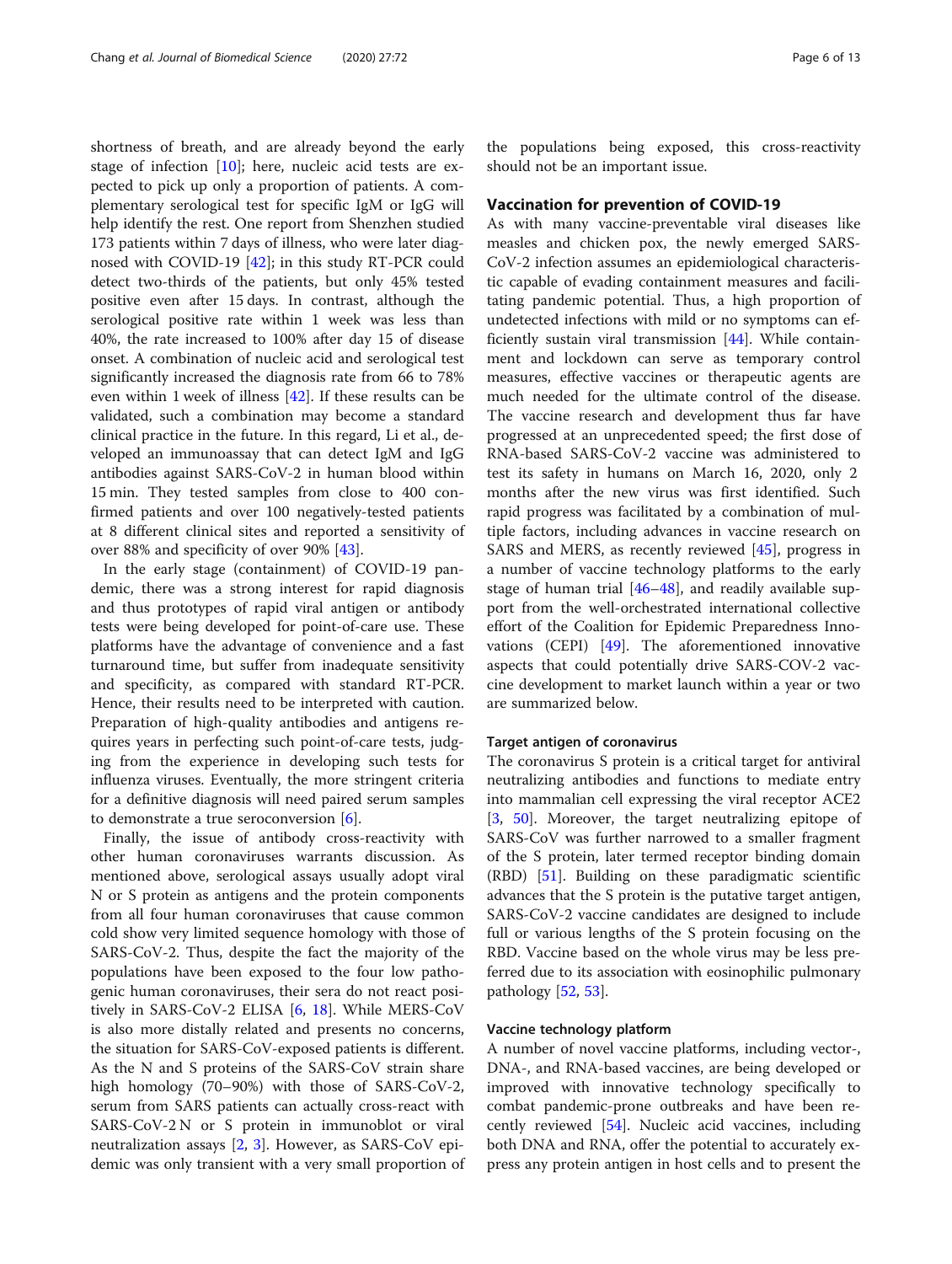antigen closely resembling antigen expression and presentation during viral infection. DNA vaccines against MERS and RNA vaccine against H7N9 have completed phase I trials that showed these platforms to be safe [[46](#page-11-0)–[48](#page-11-0)]. The nucleic acid vaccine can be completely synthetic and formulated within a few weeks at sufficient quantities to support clinical trials – a valuable feature when facing potential pandemic. Vector-based vaccine consists of a target antigen inserted into a viral genome to render faithful antigen generation, targeting and processing in vivo after vaccination. The first Ebola vaccine approved by US FDA is a vector-based vaccine using vesicular stomatitis virus expressing a surface glycoprotein of Ebola [\[55\]](#page-11-0), thus supporting the applicability of this platform in combating emerging infectious diseases. These platforms offer versatile adaptation for antigen of new diseases, and the process development for production is relatively simple and quick, indicating the value of these platforms for the urgent response to new diseases.

#### Funding and coordination

The rapid infusion of funding from and coordination by CEPI in January 2020 was the major driver for the speed of SARS-CoV-2 vaccine R&D progress (Fig. 1). With its mission being "to stimulate, finance, and coordinate the development of vaccines for epidemic diseases" especially aiming to drive vaccine innovation for highpriority public health threats, CEPI has supported a number of "technology platforms". These included a vaccine printer, molecular clamp technology for protein production, and a self-amplifying RNA vaccine platform since 2017 (CEPI web page [https://cepi.net/research\\_](https://cepi.net/research_dev/technology/) [dev/technology/\)](https://cepi.net/research_dev/technology/). An innovated vaccine platform technology pertains to a system that uses the same basic core technological components as a backbone and can be adapted by inserting new genetic or protein sequences to target newly emerging pathogens. It is with the application of this concept that an RNA-based SARS-CoV-2 vaccine, built on the avian flu vaccine platform [[46\]](#page-11-0), is expected to be developed and quickly proceed to human trial within only a few months since COVID-19 became an epidemic, and a DNA-based vaccine candidate modeling that of MERS is soon to follow [\[46\]](#page-11-0). The CEPI coordinated effort encompassing a wide range of available technologies from industry and research institutes globally has shown preliminary success toward an urgent response to control a pandemic.

#### Immunopathology and potential adverse effects

While coronavirus antigens that induce protective neutralizing antibodies have been identified, coronavirus vaccines also present a unique problem in that immunized individuals when infected by virus can develop lung eosinophilic pathology [[53](#page-11-0), [56](#page-11-0)]; this seems to be either exacerbated or eliminated by the formulation of adjuvant selection depending on the Th1/Th2 bias and induction of durable IFN-γ responses, respectively [\[57](#page-11-0)].

| <b>CEPI Coordinated COVID-19 Vaccine Projects</b> |                                                                                                         |  |  |
|---------------------------------------------------|---------------------------------------------------------------------------------------------------------|--|--|
| Jan 23                                            | University Queensland - molecular clamp                                                                 |  |  |
|                                                   | <b>Inovio Pharm - DNA</b>                                                                               |  |  |
|                                                   | Moderna Inc - RNA<br>(NIH and others for further studies)                                               |  |  |
| Jan 31                                            | CureVac - RNA Printer™ lipid nanoparticle (LNP)                                                         |  |  |
| Feb 3                                             | GSK - adjuvant                                                                                          |  |  |
| Feb 4                                             | CSIRO - Animal study; scale up Production                                                               |  |  |
| Mar 3                                             | DynaVax technology - CpG adjuvant                                                                       |  |  |
| <b>Mar 10</b>                                     | Hong Kong University - Modified nasal spray                                                             |  |  |
|                                                   | NovaVax - Protein-coupled nanoparticles                                                                 |  |  |
| <b>Mar 16</b>                                     | Moderna vaccine trial begins                                                                            |  |  |
| <b>Mar 18</b>                                     | Oxford - ChAdOx1 vector vaccine                                                                         |  |  |
|                                                   | <b>Fig. 1</b> CEPI coordinated COVID-19 vaccine projects. Ref: CEPI website news https://cepi.net/news/ |  |  |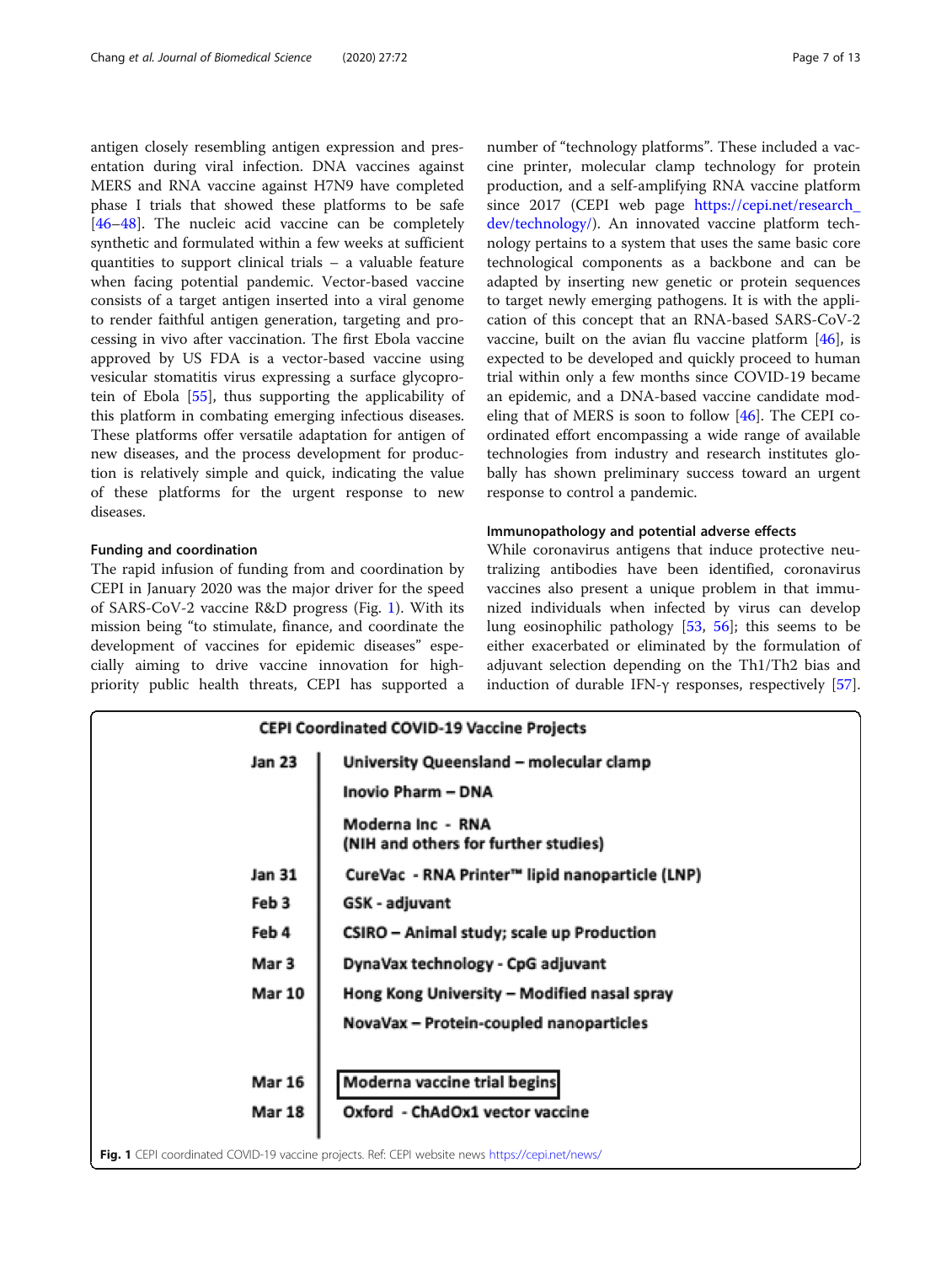In addition, ADE, described above, was seen in the lungs of macaques after administration of inactivated SARS-CoV vaccine or vaccine composed of certain S antigen fragments [[58\]](#page-11-0). These studies highlight the importance of designing the target antigen and selection of adjuvants to ensure both efficacy and safety. Considering the novel nature of SARS-CoV-2 and that an animal model has yet to be established for testing of the vaccine to especially focus on the immunopathological perspectives, the safety concern is anticipated to present most of the hurdles in the development process.

#### Herd immunity

Herd immunity refers to a state when sufficient proportion of a population becomes immune to SARS-CoV-2, via natural infection or vaccination, so as to eventually halt further spread of disease, and thus individuals not immune to the virus are protected. In the case of COVID-19, the herd immunity was estimated to be 60% of the population. Before vaccines are available for mass immunization, the strategy of achieving herd immunity via natural infection has been considered and deemed not advisable when a number of factors were considered. Thus, self-isolation and social distancing remain crucial in combating this pandemic so that the initial pressure on our healthcare systems is reduced, and more time is given to us to develop vaccines or effective therapies.

# Immunological approaches to treatment of COVID-19

The disease spectrum of COVID-19 can be divided into mild infection, pneumonia, ARDS, and even multiple organ failure [\[37](#page-10-0)]. After a decade of research on coronavirus, unfortunately, still there are no licensed vaccines, effective specific antivirals, nor drug combinations supported by high-level evidence to treat the infection, especially for newly emerging strains such as SARS-COV-2 [[59\]](#page-11-0). Several strategies are being considered for the treatment of COVID-19, including the use of antimicrobial agents, immunotherapy with virus-specific antibodies in convalescent plasma, monoclonal and polyclonal antibodies produced in vitro or genetically modified antibodies, and interferons. Here we focus on immunebased therapies, but for the sake of completeness, we also include therapies using antimicrobial agents as 7[supplementary information](#page-9-0). The potential interventions for SARS-CoV infection are summarized in Table [1](#page-8-0).

#### Monoclonal and polyclonal antibodies targeting CoV

Biologic drugs composed of monoclonal antibodies (mAbs) have been developed for treatment of a variety of diseases. It is thus not surprising that this approach is being considered for the treatment of SARS-CoV infection and shows promise. A human IgG1 mAb, CR3022,

that binds to SARS-CoV S protein has been developed [[70\]](#page-11-0). Sui et al. found one recombinant human mAb (single-chain variable region fragment, scFv, 80R) against the S1 domain of S protein of SARS-CoV from two nonimmune human antibody libraries. The mAb could efficiently neutralize SARS-CoV and inhibit syncytia formation between cells expressing S protein and those expressing the SARS-CoV receptor ACE2 [[71\]](#page-11-0). A human IgG1 mAb, CR3014, has been generated and found to be able to neutralize SARS-CoV and shown to be able to prevent SARS-CoV infection in ferrets [\[72](#page-11-0)].

More recently, Ju et al. reported the isolation and characterization of 206 RBD-specific mAbs derived from single B cells of eight SARS-CoV-2 infected individuals [[79\]](#page-12-0). For clones from one patient they demonstrated their ability to neutralize live SARS-CoV-2. None of these antibodies cross-reacted with RBDs from either SARS-CoV or MERS-CoV, although the patient plasma exhibited such cross-reactivity. These neutralizing antibodies have the potential to be used for prophylaxis for or treatment of SARS-CoV-2 infection.

Agents that directly block the binding of S protein to the functional receptor ACE2 also have the potential to be used for prevention of COVID-19. Guillon et al. demonstrated that binding of SARS-CoV S protein to ACE2 could be inhibited by anti-histo-blood group antibodies, presumably because the virus carries histo-blood group antigen structures of the host  $[4]$  $[4]$ . While whether this approach can be developed into effective treatment strategies is uncertain, the findings have a bearing on the effect of the naturally occurring anti-histo-blood group antibodies on the individual variations in susceptibility to SARS-CoV infection.

#### Convalescent plasma

Convalescent plasma can be employed for passive immunotherapy and is usually chosen when there are no specific vaccines or drugs available for emerging infection-related diseases. Yeh et al. reported a favorable outcome in the use of convalescent plasma for treatment of SARS-CoV-infected healthcare workers [[73\]](#page-12-0). Arabi et al. tested the feasibility of convalescent plasma therapy as well as its safety and clinical efficacy in critically ill patients suffering from MERS-CoV infection [[74,](#page-12-0) [80](#page-12-0)]. If available, convalescent plasma could certainly be considered for the treatment of SARS-CoV-2-infected critically ill patients.

#### Interferons

Interferons (IFNs), including IFN-α and IFN-β, are produced during the innate immune response to virus infection and they are able to inhibit the replication of virus in vitro [[75,](#page-12-0) [81](#page-12-0)]. As mentioned above, IFN transcription was blocked in tissue cells infected with SARS-CoV.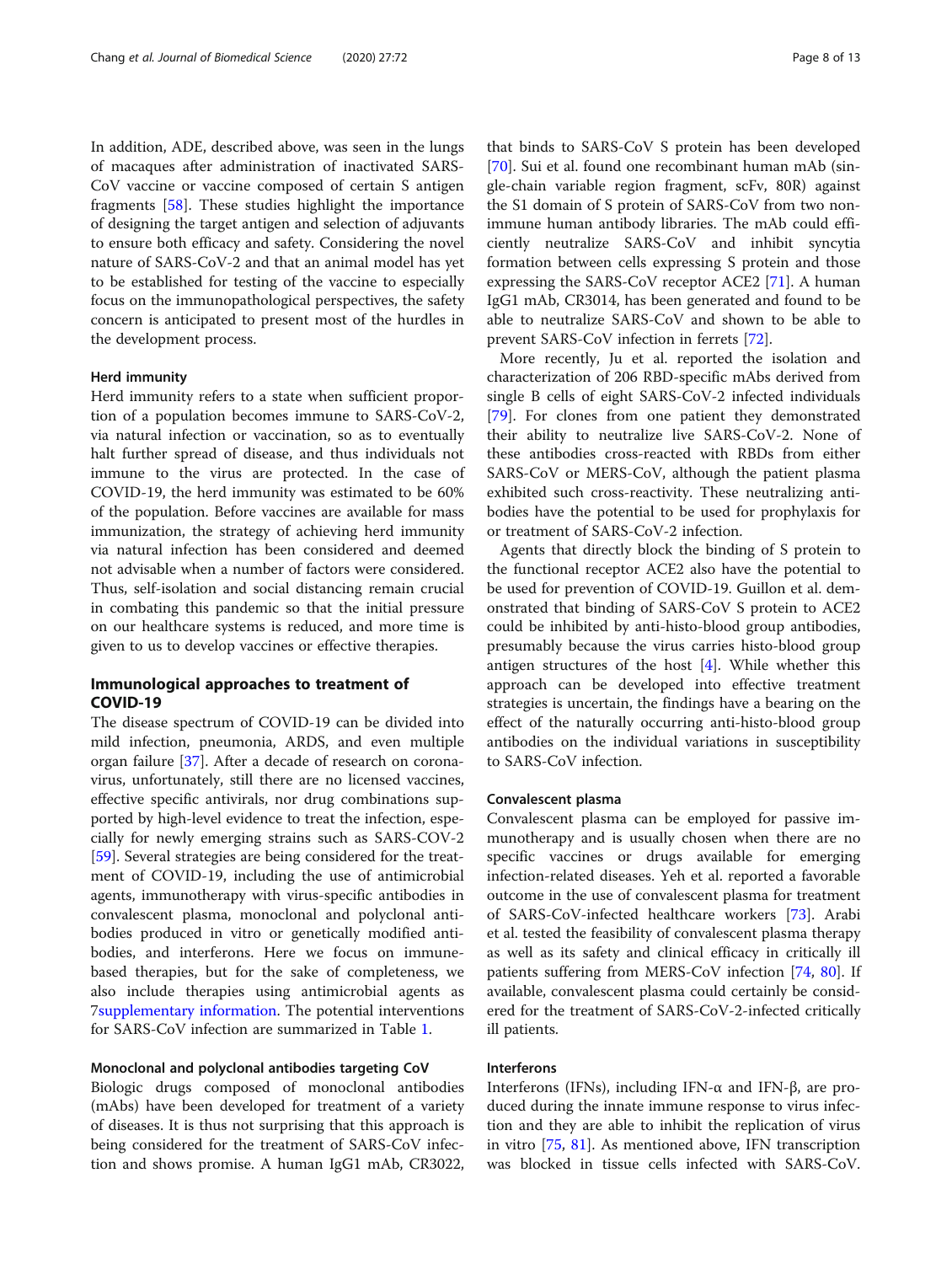#### <span id="page-8-0"></span>Table 1 Potential therapeutic agents for COVID-19

| Drug/agents                                                                | Evidence level                                                         | Mechanisms                                                                                                    | Reference         |
|----------------------------------------------------------------------------|------------------------------------------------------------------------|---------------------------------------------------------------------------------------------------------------|-------------------|
| Serine protease TMPRSS2                                                    | cell                                                                   | binds the viral spike (S) protein, leading to S protein<br>priming by host<br>cell protease via receptor ACE2 | [60]              |
| Serotonin receptor antagonist<br>cinanserin                                | cell                                                                   | inhibits the 3 chymotrypsin-like (3C-like) protease                                                           | [61]              |
| S protein-angiotensin-converting<br>enzyme-2 (ACE2) blockers               | cell                                                                   | blocks the binding of S protein to ACE2                                                                       | $\lceil 4 \rceil$ |
| Antimalarial<br>chloroquine                                                | clinical use                                                           | inhibits the fusion between viral envelope and endosomal/<br>lysosomal membranes                              | [62]              |
| Protease inhibitors<br>lopinavir/ritonavir<br>(HIV protease inhibitors)    | clinical use                                                           | may possibly inhibit SARS-CoV-2 protease                                                                      | [63]              |
| Antiviral<br>ribavirin                                                     | cell                                                                   | may modulate host immunity and/or cause RNA<br>replication catastrophe                                        | [64]              |
| Protease inhibitors<br>nelfinavir                                          | cell                                                                   | a selective post-translational inhibitor                                                                      | [65]              |
| Nucleotide analog prodrug remdesivir                                       | cell and clinical use (first case of<br>COVID-19 in the United States) | possible inhibitor of RNA replication                                                                         | [66, 67]          |
| Indole-derivative molecule arbidol                                         | cell                                                                   | Inhibits fusion between viral envelope and cellular<br>membranes                                              | [68]              |
| Immunosuppressive agent<br>cyclosporine A                                  | cell                                                                   | block replication via inhibition of nucleocapsid protein                                                      | [69]              |
| Monoclonal antibody CR3022                                                 | cell and clinical use                                                  | potently binds<br>the receptor binding domain of S protein                                                    | [70]              |
| Monoclonal antibody single-chain vari-<br>able region fragments, scFv, 80R | cell                                                                   | acts against the S1 domain of S protein                                                                       | [71]              |
| Monoclonal antibody CR3014                                                 | cell                                                                   | neutralization of viral infectivity                                                                           | $[72]$            |
| Immunotherapeutic potential<br>convalescent plasma                         | cell and clinical use                                                  | neutralization of viral infectivity                                                                           | [73, 74]          |
| Interferons<br>IFN-a and IFN-ß                                             | cell                                                                   | induction of interferon-stimulated genes to suppress viral<br>replication                                     | [75, 76]          |
| Cytokine blocker<br>cytokine IL-37                                         | cell                                                                   | inhibits inflammation, by acting on mTOR and increasing<br>the activity of adenosine monophosphate kinase     | $[77]$            |
| Cytokine blocker<br>Lianhuagingwen                                         | cell                                                                   | anti-inflammation; inhibits IL-6 receptor                                                                     | [78]              |
| Cytokine blocker<br>antibody against IL-6 receptor                         | Clinical use                                                           | anti-inflammation; inhibits IL-6 receptor                                                                     |                   |

Recombinant IFN-α given on 3 days before the infection could reduce viral replication and lung damage, as compared with the control in monkeys and in a pilot clinical trial  $[82]$  $[82]$ . IFN-α inhalation can also be considered. Combination of interferon-α-2a with ribavirin was used in treatment of patients with severe MERS-CoV infection and the survival of these patients was improved [\[76](#page-12-0), [83](#page-12-0)]. These findings suggest that these FDA-approved IFN's could be used for the treatment of COVID-19.

# Cytokine blockers

As mentioned above, cytokine storm is the major underlying pathology in severe cases of COVID-19. Thus, neutralization of some of the major cytokines are considered as a novel approach for treatment of severely ill

cases and reducing morbidity and mortality. Huang C et al. reported that increased IL-1ß, IFN-γ, IP-10, and MCP-1 in SARS-CoV-2 infection and higher concentrations of G-CSF, IP-10, MCP-1, MIP-1A, and TNF-α were found in patients requiring treatment at ICU than those not treated at ICU [[37\]](#page-10-0). They also noted that cytokine storm was associated with disease severity. Conti P et al. reported that pro-inflammatory cytokines of interleukin (IL)-1β and IL-6 in mild and acute respiratory syndrome are associated with development of lung fibrosis in COVID-19 [[77\]](#page-12-0). Thus, suppression of proinflammatory IL-1 family members and IL-6 might have a potential therapeutic effect. IL-37, an immunosuppressive cytokine, acts on mTOR and increases the activity of adenosine monophosphate kinase, which inhibits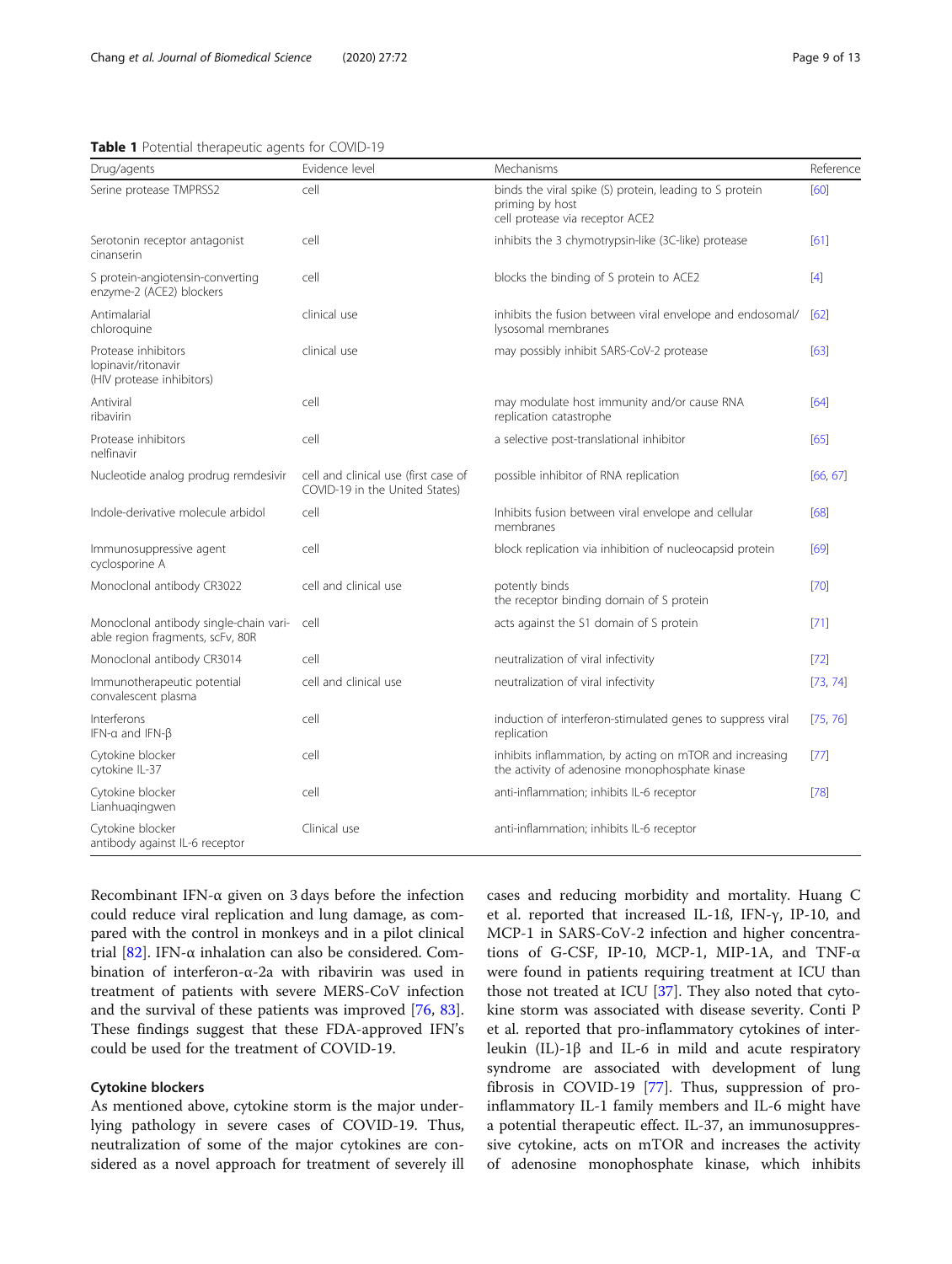<span id="page-9-0"></span>inflammation by suppressing production of multiple cytokines downstream of MyD88, including IL-1β, IL-6, TNF and CCL2. IL-37 might be a potential therapeutic cytokine for inhibition of inflammation in COVID-19 [[77\]](#page-12-0). Runfeng L et al. demonstrated that Lianhuaqingwen, a traditional Chinese medicine, significantly inhibited SARS-CoV-2 replication by suppressing mRNA of IL-6 and other pro-inflammatory cytokines in Vero E6 cells [[78](#page-12-0)].

Cytokine blocker that target interleukin 6 receptor in COVID-19 could be potentially developed as therapeutic agents in future. In fact, FDA approved mAb against IL-6 receptor (IL-6R) is available for treatment of rheumatoid arthritis. The Society for Immunotherapy of Cancer has issued a statement on access to IL-6-targeting therapies for COVID-19. It is encouraging that pharmaceutical companies have in fact initiated clinical trials of anti-IL-6R for treatment of patients with severe COVID-19.

#### Perspectives and conclusions

There are still a large number of unanswered questions. How fast SARS-CoV-2 would mutate and would the mutated virus become more infectious or invasive. According to Andersen et al. [[84](#page-12-0)], viruses constantly mutate, but those mutations do not typically make the virus more virulent or cause more serious disease. In fact, most mutations are detrimental to the virus or have no effect. There was a study of the SARS-CoV in primate cells suggesting that a mutation in this viral strain acquired during the 2003 SARS outbreak probably reduced virulence of the virus [[85\]](#page-12-0). Another issue is whether SARS-CoV-2, unlike SARS-CoV and MERS-CoV will continue to cause epidemic or even behave like seasonal flu. In fact, we have already witnessed the second wave of outbreak occurring in North America and Europe, after the first wave that occurred in Asia, and COVID-19 may bounce back-and-forth between north and south hemispheres, as influenza virus does each year.

Finally, factors that determine the individual susceptibility to COVID-19 remain to be elucidated. As mentioned above, there are many reports on the relationship between various MHC polymorphisms and the susceptibility to SARS-CoV. Also, what governs the development of severe illness, including cytokine storm, besides the pre-existence of certain diseases and age factor, awaits clarification. Despite these uncertainties, scientists in academia and industry around the world have moved at an unprecedented speed to develop improved methods for detection of the virus and treatment of the disease. Advancement in immunology over the years has certainly facilitated many of these developments. We shall witness some of the recent advancements in development of vaccines and biologics for treatment of various other serious illnesses being used for fighting against

#### Supplementary information

Supplementary information accompanies this paper at [https://doi.org/10.](https://doi.org/10.1186/s12929-020-00663-w) [1186/s12929-020-00663-w](https://doi.org/10.1186/s12929-020-00663-w).

Additional file 1. Supplemental information.

#### Abbreviations

ACE: Angiotensin converting enzyme; ADE: Antibody-dependent enhancement; CEPI: Coalition for Epidemic Preparedness Innovations; CoV: Coronavirus; COVID-19: Coronavirus disease 2019; FcγR: IgG Fc receptor; CSIRO: Commonwealth Scientific and Industrial Research Organization; ICU: Intensive care unit; IFN: Interferon; Ig: Immunoglobulin; mAb: Monoclonal antibody; MERS: Middle East respiratory syndrome; MHC: Major histocompatibility complex; N protein: Nucleocapsid protein; RBD: Receptor-binding domain; RT-PCR: Reverse transcription-polymerase chain reaction; SARS: Severe acute respiratory syndrome; S protein: Spike protein; WHO: World health organization

#### Acknowledgements

The authors thank Dr. Ming-Hsiang Hong for his assistance in preparation of the manuscript.

#### Authors' contributions

The primary authors for the sections are as follows. FTL: Introduction, Epidemiology, Perspectives and conclusions; HCC: Immune responses induced by SARS-CoV-2; HKS: Potential role of antibody-dependent enhancement (ADE) in SARS-CoV2 infection; SLH: Cytokine and pathologic characteristics of COVID-19; PJC: Diagnosis of infection by SARS-CoV-2 PJC; MSH: Vaccination for prevention of COVID-19; FYC and JCL: Immunological approaches to treatment of COVID-19. FTL edited the manuscript. All authors read and approved the final manuscript.

#### Authors' information

None.

Funding

Not applicable.

Availability of data and materials Not applicable.

Ethics approval and consent to participate Not applicable

#### Consent for publication

Not applicable.

#### Competing interests

The authors declare that they have no competing interests.

#### Author details

<sup>1</sup> Division of Infectious Diseases and Tropical Medicine, Department of Internal Medicine, Tri-Service General Hospital, National Defense Medical Center, Taipei, Taiwan. <sup>2</sup> Division of Rheumatology, Immunology, and Allergy Department of Medicine, Tri-Service General Hospital, National Defense Medical Center, Taipei, Taiwan. <sup>3</sup> Division of Gastroenterology, Department of Medicine, College of Medicine, National Taiwan University, Taipei, Taiwan. 4 Institute of Biomedical Sciences, Academia Sinica, 128 Academia Road, Section 2, Taipei, Taiwan. <sup>5</sup>Genomics Research Center, Academia Sinica, Taipei, Taiwan. <sup>6</sup>National Institute of Infectious Diseases and Vaccinology, National Health Research Institutes, Zhunan, Miaoli County, Taiwan.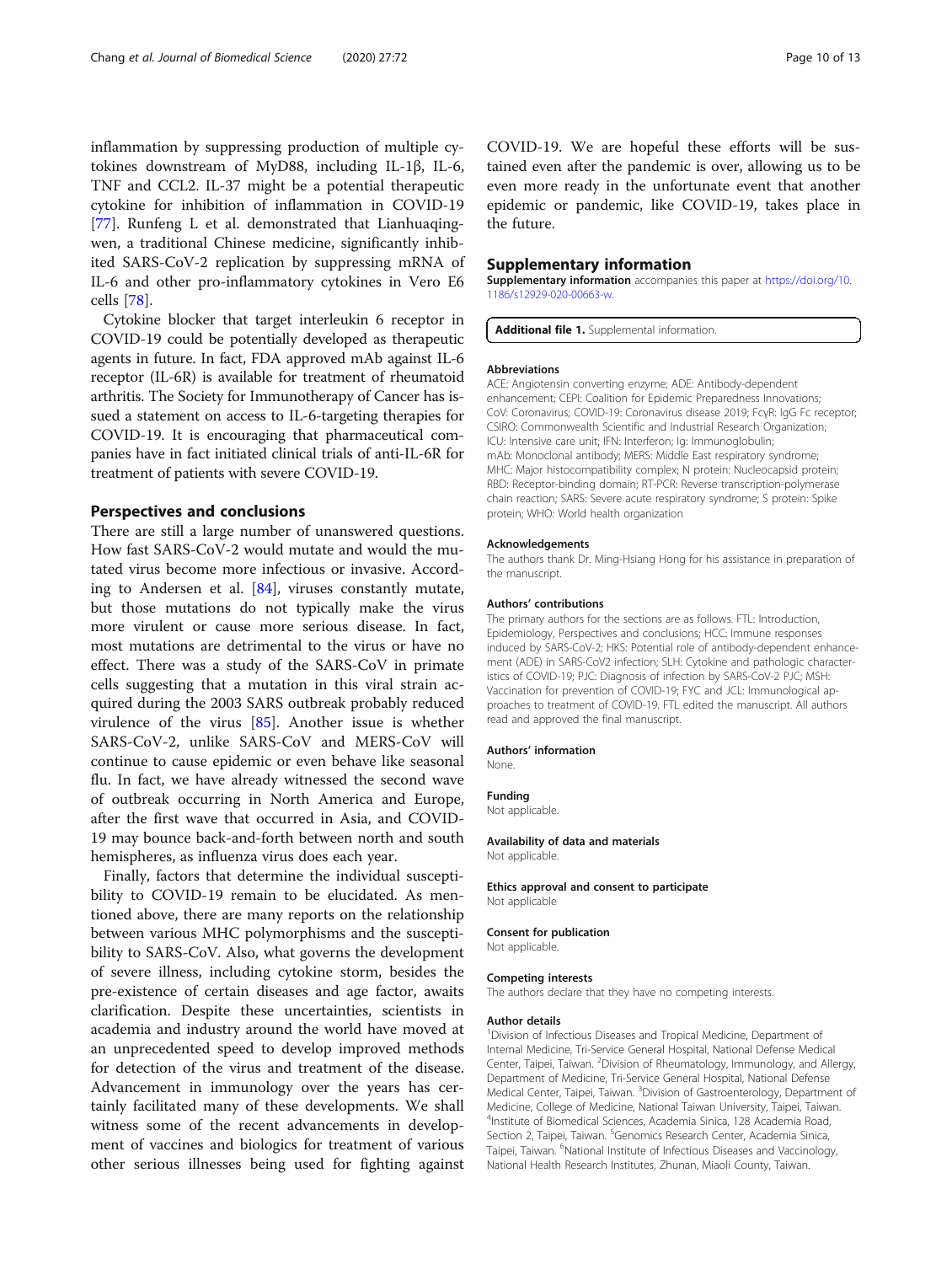#### <span id="page-10-0"></span>Received: 31 March 2020 Accepted: 28 April 2020 Published online: 04 June 2020

#### References

- 1. Channappanavar R, Perlman S. Pathogenic human coronavirus infections: causes and consequences of cytokine storm and immunopathology. Semin Immunopathol. 2017;39(5):529–39.
- 2. Walls AC, Park YJ, Tortorici MA, Wall A, McGuire AT, Veesler D. Structure, function, and antigenicity of the SARS-CoV-2 spike glycoprotein. Cell. 2020; 181(2):281–92.
- 3. Zhou P, Yang XL, Wang XG, Hu B, Zhang L, Zhang W, Si HR, Zhu Y, Li B, Huang CL, Chen HD, Chen J, Luo Y, Guo H, Jiang RD, Liu MQ, Chen Y, Shen XR, Wang X, Zheng XS, Zhao K, Chen QJ, Deng F, Liu LL, Yan B, Zhan FX, Wang YY, Xiao GF, Shi ZL. A pneumonia outbreak associated with a new coronavirus of probable bat origin. Nature. 2020;579(7798):270–3.
- 4. Guillon P, Clement M, Sebille V, Rivain JG, Chou CF, Ruvoen-Clouet N, Le Pendu J. Inhibition of the interaction between the SARS-CoV spike protein and its cellular receptor by anti-histo-blood group antibodies. Glycobiology. 2008;18(12):1085–93.
- Yan R, Zhang Y, Li Y, Xia L, Guo Y, Zhou Q. Structural basis for the recognition of the SARS-CoV-2 by full-length human ACE2. Science. 2020; 367(6485):1444–8.
- 6. Meyer B, Drosten C, Muller MA. Serological assays for emerging coronaviruses: challenges and pitfalls. Virus Res. 2014;194:175–83.
- 7. WHO. Update 49 SARS case fatality ratio, incubation period. [<https://www.](https://www.who.int/csr/sars/archive/2003_05_07a/en/%3e) [who.int/csr/sars/archive/2003\\_05\\_07a/en/>](https://www.who.int/csr/sars/archive/2003_05_07a/en/%3e). Accessed 29 March 2020.
- 8. WHO. Middle East respiratory syndrome coronavirus (MERS-CoV). <[https://](https://www.who.int/emergencies/mers-cov/en/%3e) [www.who.int/emergencies/mers-cov/en/>](https://www.who.int/emergencies/mers-cov/en/%3e). Accessed 29 March 2020.
- 9. Chan JF, Yuan S, Kok KH, To K.K, Chu H, Yang J, Xing F, Liu J, Yip CC, Poon RW, Tsoi HW, Lo SK, Chan KH, Poon VK, Chan WM, Ip JD, Cai JP, Cheng VC, Chen H, Hui CK, Yuen KY. A familial cluster of pneumonia associated with the 2019 novel coronavirus indicating person-to-person transmission: a study of a family cluster. Lancet. 2020;395(10223):514–23.
- 10. Zhu N, Zhang D, Wang W, Li X, Yang B, Song J, Zhao X, Huang B, Shi W, Lu R, Niu P, Zhan F, Ma X, Wang D, Xu W, Wu G, Gao GF, Tan W. China Novel Coronavirus I. and Research T. A Novel Coronavirus from Patients with Pneumonia in China, 2019. N Engl J Med. 2020;382(8):727–33.
- 11. Wu JT, Leung K, Bushman M, Kishore N, Niehus R, de Salazar PM, Cowling BJ, Lipsitch M, Leung GM. Estimating clinical severity of COVID-19 from the transmission dynamics in Wuhan. China Nature Medicine. 2020;26:506–10.
- 12. Wu Z, McGoogan JM. Characteristics of and important lessons from the coronavirus disease 2019 (COVID-19) outbreak in China: summary of a report of 72314 cases from the Chinese Center for Disease Control and Prevention. JAMA. 2020.
- 13. Wang SF, Chen KH, Chen M, Li WY, Chen YJ, Tsao CH, Yen MY, Huang JC, Chen YM. Human-leukocyte antigen class I Cw 1502 and class II DR 0301 genotypes are associated with resistance to severe acute respiratory syndrome (SARS) infection. Viral Immunol. 2011;24(5):421–6.
- 14. Keicho N, Itoyama S, Kashiwase K, Phi NC, Long HT, Ha LD, Ban VV, Hoa BK, Hang NT, Hijikata M, Sakurada S, Satake M, Tokunaga K, Sasazuki T, Quy T. Association of human leukocyte antigen class II alleles with severe acute respiratory syndrome in the Vietnamese population. Hum Immunol. 2009; 70(7):527–31.
- 15. Hajeer AH, Balkhy H, Johani S, Yousef MZ, Arabi Y. Association of human leukocyte antigen class II alleles with severe Middle East respiratory syndrome-coronavirus infection. Ann Thoracic Med. 2016;11(3):211–3.
- 16. Ito T, Wang YH, Liu YJ. Plasmacytoid dendritic cell precursors/type I interferon-producing cells sense viral infection by toll-like receptor (TLR) 7 and TLR9. Springer Semin Immunopathol. 2005;26(3):221–9.
- 17. Akira S, Hemmi H. Recognition of pathogen-associated molecular patterns by TLR family. Immunol Lett. 2003;85(2):85–95.
- 18. Huang LR, Chiu CM, Yeh SH, Huang WH, Hsueh PR, Yang WZ, Yang JY, Su IJ, Chang SC, Chen PJ. Evaluation of antibody responses against SARS coronaviral nucleocapsid or spike proteins by immunoblotting or ELISA. J Med Virol. 2004;73(3):338–46.
- 19. Murphy BR, Whitehead SS. Immune response to dengue virus and prospects for a vaccine. Annu Rev Immunol. 2011;29:587–619.
- 20. Casadevall A, Pirofski LA. The convalescent sera option for containing COVID-19. J Clin Invest. 2020;30(4):1545–8.
- 21. Wan Y, Shang J, Sun S, Tai W, Chen J, Geng Q, He L, Chen Y, Wu J, Shi Z, Zhou Y, Du L, Li F. Molecular Mechanism for Antibody-Dependent Enhancement of Coronavirus Entry. J Virol. 2020;94:5.
- 22. Halstead SB. Pathogenesis of dengue: challenges to molecular biology. Science. 1988;239(4839):476–81.
- 23. Mair-Jenkins J, Saavedra-Campos M, Baillie JK, Cleary P, Khaw FM, Lim WS, Makki S, Rooney KD, Nguyen-Van-Tam JS, Beck CR, Convalescent Plasma Study G. The effectiveness of convalescent plasma and hyperimmune immunoglobulin for the treatment of severe acute respiratory infections of viral etiology: a systematic review and exploratory meta-analysis. J Infect Dis. 2015;211(1):80–90.
- 24. Xinhua. China puts 245 COVID-19 patients on convalescent plasma therapy. <[http://www.xinhuanet.com/english/2020-02/28/c\\_138828177.htm>.](http://www.xinhuanet.com/english/2020-02/28/c_138828177.htm%3e) Accessed 29 March 2020.
- 25. McFadden G, Mohamed MR, Rahman MM, Bartee E. Cytokine determinants of viral tropism. Nat Rev Immunol. 2009;9(9):645–55.
- 26. Drosten C, Gunther S, Preiser W, van der Werf S, Brodt HR, Becker S, Rabenau H, Panning M, Kolesnikova L, Fouchier RA, Berger A, Burguiere AM, Cinatl J, Eickmann M, Escriou N, Grywna K, Kramme S, Manuguerra JC, Muller S, Rickerts V, Sturmer M, Vieth S, Klenk HD, Osterhaus AD, Schmitz H, Doerr HW. Identification of a novel coronavirus in patients with severe acute respiratory syndrome. N Engl J Med. 2003;348(20):1967–76.
- 27. Kuiken T, Fouchier RA, Schutten M, Rimmelzwaan GF, van Amerongen G, van Riel D, Laman JD, de Jong T, van Doornum G, Lim W, Ling AE, Chan PK, Tam JS, Zambon MC, Gopal R, Drosten C, van der Werf S, Escriou N, Manuguerra JC, Stohr K, Peiris JS, Osterhaus AD. Newly discovered coronavirus as the primary cause of severe acute respiratory syndrome. Lancet. 2003;362(9380):263–70.
- 28. Peiris JS, Lai ST, Poon LL, Guan Y, Yam LY, Lim W, Nicholls J, Yee WK, Yan WW, Cheung MT, Cheng VC, Chan KH, Tsang DN, Yung RW, Ng TK, Yuen KY, group S.s. Coronavirus as a possible cause of severe acute respiratory syndrome. Lancet. 2003;361(9366):1319–25.
- 29. Cheung CY, Poon LL, Ng IH, Luk W, Sia SF, Wu MH, Chan KH, Yuen KY, Gordon S, Guan Y, Peiris JS. Cytokine responses in severe acute respiratory syndrome coronavirus-infected macrophages in vitro: possible relevance to pathogenesis. J Virol. 2005;79(12):7819–26.
- 30. Law HK, Cheung CY, Ng HY, Sia SF, Chan YO, Luk W, Nicholls JM, Peiris JS, Lau YL. Chemokine up-regulation in SARS-coronavirus-infected, monocytederived human dendritic cells. Blood. 2005;106(7):2366–74.
- 31. Ziegler T, Matikainen S, Ronkko E, Osterlund P, Sillanpaa M, Siren J, Fagerlund R, Immonen M, Melen K, Julkunen I. Severe acute respiratory syndrome coronavirus fails to activate cytokine-mediated innate immune responses in cultured human monocyte-derived dendritic cells. J Virol. 2005; 79(21):13800–5.
- 32. Ng DL, Al Hosani F, Keating MK, Gerber SI, Jones TL, Metcalfe MG, Tong S, Tao Y, Alami NN, Haynes LM, Mutei MA, Abdel-Wareth L, Uyeki TM, Swerdlow DL, Barakat M, Zaki SR. Clinicopathologic, Immunohistochemical, and Ultrastructural Findings of a Fatal Case of Middle East Respiratory Syndrome Coronavirus Infection in the United Arab Emirates, April 2014. Am J Pathol. 2016;186(3):652–8.
- 33. Wong CK, Lam CW, Wu AK, Ip WK, Lee NL, Chan IH, Lit LC, Hui DS, Chan MH, Chung SS, Sung JJ. Plasma inflammatory cytokines and chemokines in severe acute respiratory syndrome. Clin Exp Immunol. 2004;136(1):95–103.
- 34. Kim ES, Choe PG, Park WB, Oh HS, Kim EJ, Nam EY, Na SH, Kim M, Song KH, Bang JH, Park SW, Kim HB, Kim NJ, Oh MD. Clinical progression and cytokine profiles of Middle East respiratory syndrome coronavirus infection. J Korean Med Sci. 2016;31(11):1717–25.
- 35. Min CK, Cheon S, Ha NY, Sohn KM, Kim Y, Aigerim A, Shin HM, Choi JY, Inn KS, Kim JH, Moon JY, Choi MS, Cho NH, Kim YS. Comparative and kinetic analysis of viral shedding and immunological responses in MERS patients representing a broad spectrum of disease severity. Sci Rep. 2016;6:25359.
- 36. Yao XH, Li TY, He ZC, Ping YF, Liu HW, Yu SC, Mou HM, Wang LH, Zhang HR, Fu WJ, Luo T, Liu F, Chen C, Xiao HL, Guo HT, Lin S, Xiang DF, Shi Y, Li QR, Huang X, Cui Y, Li XZ, Tang W, Pan PF, Huang XQ, Ding YQ, Bian XW. A pathological report of three COVID-19 cases by minimally invasive autopsies. Zhonghua Bing Li Xue Za Zhi. 2020;49(0):E009.
- 37. Huang C, Wang Y, Li X, Ren L, Zhao J, Hu Y, Zhang L, Fan G, Xu J, Gu X, Cheng Z, Yu T, Xia J, Wei Y, Wu W, Xie X, Yin W, Li H, Liu M, Xiao Y, Gao H, Guo L, Xie J, Wang G, Jiang R, Gao Z, Jin Q, Wang J, Cao B. Clinical features of patients infected with 2019 novel coronavirus in Wuhan. China Lancet. 2020;395(10223):497–506.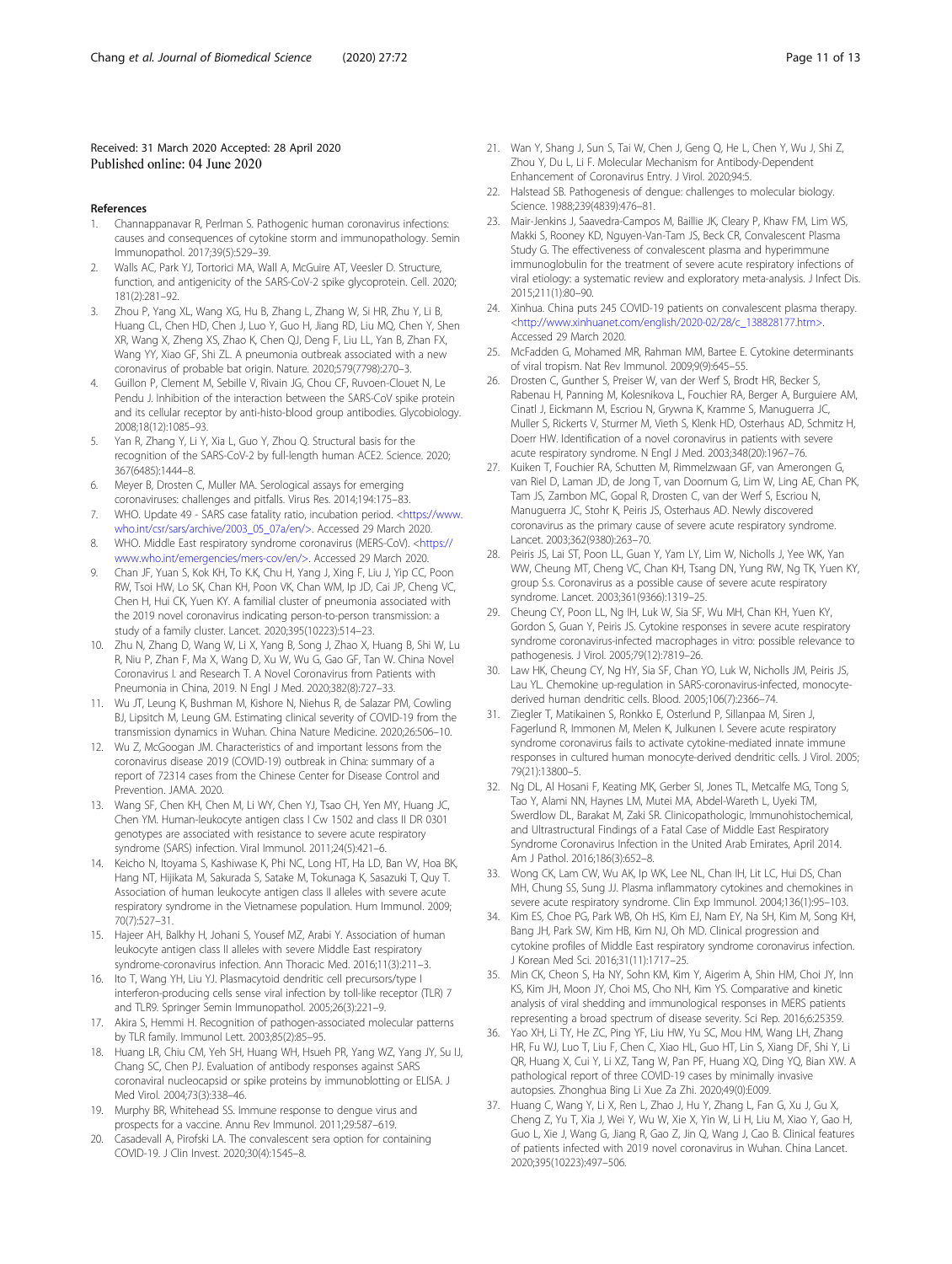- <span id="page-11-0"></span>38. Guo YR, Cao QD, Hong ZS, Tan YY, Chen SD, Jin HJ, Tan KS, Wang DY, Yan Y. The origin, transmission and clinical therapies on coronavirus disease 2019 (COVID-19) outbreak - an update on the status. Mil Med Res. 2020;7(1): 11.
- 39. Ruan Q, Yang K, Wang W, Jiang L, Song J. Clinical predictors of mortality due to COVID-19 based on an analysis of data of 150 patients from Wuhan. Intensive Care Med: China; 2020.
- 40. Chan RW, Leung CY, Nicholls JM, Peiris JS, Chan MC. Proinflammatory cytokine response and viral replication in mouse bone marrow derived macrophages infected with influenza H1N1 and H5N1 viruses. PLoS One. 2012;7(11):e51057.
- 41. Zhang F., Abudayyeh O.O. and Gootenberg J.S. A protocol for detection of COVID-19 using CRISPR diagnostics. <[https://www.broadinstitute.org/files/](https://www.broadinstitute.org/files/publications/special/COVID-19%20detection%20) [publications/special/COVID-19%20detection%20\(](https://www.broadinstitute.org/files/publications/special/COVID-19%20detection%20)updated).pdf>. Accessed 29 March 2020.
- 42. Zhao J, Yuan Q, Wang H, Liu W, Liao X, Su Y, Wang X, Yuan J, Li T, Li J, Qian S, Hong C, Wang F, Liu Y, Wang Z, He Q, Li Z, He B, Zhang T, Ge S, Liu L, Zhang J, Xia N, Zhang Z. Antibody responses to SARS-CoV-2 in patients of novel coronavirus disease 2019. medRxiv. 2020;2003(2002):20030189.
- 43. Li Z, Yi Y, Luo X, Xiong N, Liu Y, Li S, Sun R, Wang Y, Hu B, Chen W, Zhang Y, Wang J, Huang B, Lin Y, Yang J, Cai W, Wang X, Cheng J, Chen Z, Sun K, Pan W, Zhan Z, Chen L, Ye F. Development and clinical application of a rapid IgM-IgG combined antibody test for SARS-CoV-2 infection diagnosis. J Med Virol. 2020.
- 44. Li R, Pei S, Chen B, Song Y, Zhang T, Yang W, Shaman J. Substantial undocumented infection facilitates the rapid dissemination of novel coronavirus (SARS-CoV2). Science. 2020;368(6490):489–93.
- 45. Prompetchara E, Ketloy C, Palaga T. Immune responses in COVID-19 and potential vaccines: lessons learned from SARS and MERS epidemic. Asian Pac J Allergy Immunol. 2020;38(1):1–9.
- 46. Bahl K, Senn JJ, Yuzhakov O, Bulychev A, Brito LA, Hassett KJ, Laska ME, Smith M, Almarsson O, Thompson J, Ribeiro AM, Watson M, Zaks T, Ciaramella G. Preclinical and clinical demonstration of immunogenicity by mRNA vaccines against H10N8 and H7N9 influenza viruses. Mol Ther. 2017; 25(6):1316–27.
- 47. Martin JE, Louder MK, Holman LA, Gordon IJ, Enama ME, Larkin BD, Andrews CA, Vogel L, Koup RA, Roederer M, Bailer RT, Gomez PL, Nason M, Mascola JR, Nabel GJ, Graham BS, Team VRCS. A SARS DNA vaccine induces neutralizing antibody and cellular immune responses in healthy adults in a phase I clinical trial. Vaccine. 2008;26(50):6338–43.
- 48. Modjarrad K, Roberts CC, Mills KT, Castellano AR, Paolino K, Muthumani K, Reuschel EL, Robb ML, Racine T, Oh MD, Lamarre C, Zaidi FI, Boyer J, Kudchodkar SB, Jeong M, Darden JM, Park YK, Scott PT, Remigio C, Parikh AP, Wise MC, Patel A, Duperret EK, Kim KY, Choi H, White S, Bagarazzi M, May JM, Kane D, Lee H, Kobinger G, Michael NL, Weiner DB, Thomas SJ, Maslow JN. Safety and immunogenicity of an anti-Middle East respiratory syndrome coronavirus DNA vaccine: a phase 1, open-label, single-arm, dose-escalation trial. Lancet Infect Dis. 2019;19(9):1013–22.
- 49. Gouglas D, Christodoulou M, Plotkin SA, Hatchett R. CEPI: driving Progress towards epidemic preparedness and response. Epidemiol Rev. 2019;41:28–33.
- 50. Li W, Moore MJ, Vasilieva N, Sui J, Wong SK, Berne MA, Somasundaran M, Sullivan JL, Luzuriaga K, Greenough TC, Choe H, Farzan M. Angiotensinconverting enzyme 2 is a functional receptor for the SARS coronavirus. Nature. 2003;426(6965):450–4.
- 51. Wong SK, Li W, Moore MJ, Choe H, Farzan M. A 193-amino acid fragment of the SARS coronavirus S protein efficiently binds angiotensin-converting enzyme 2. J Biol Chem. 2004;279(5):3197–201.
- 52. Agrawal AS, Tao X, Algaissi A, Garron T, Narayanan K, Peng BH, Couch RB, Tseng CT. Immunization with inactivated Middle East respiratory syndrome coronavirus vaccine leads to lung immunopathology on challenge with live virus. Hum Vaccin Immunother. 2016;12(9):2351–6.
- 53. Bolles M, Deming D, Long K, Agnihothram S, Whitmore A, Ferris M, Funkhouser W, Gralinski L, Totura A, Heise M, Baric RS. A double-inactivated severe acute respiratory syndrome coronavirus vaccine provides incomplete protection in mice and induces increased eosinophilic proinflammatory pulmonary response upon challenge. J Virol. 2011;85(23):12201–15.
- 54. Rauch S, Jasny E, Schmidt KE, Petsch B. New vaccine technologies to combat outbreak situations. Front Immunol. 2018;9:1963.
- 55. Marzi A, Robertson SJ, Haddock E, Feldmann F, Hanley PW, Scott DP, Strong JE, Kobinger G, Best SM, Feldmann H. Ebola Vaccine VSV-EBOV rapidly

protects macaques against infection with the 2014/15 Ebola virus outbreak strain. Science. 2015;349(6249):739–42.

- 56. Honda-Okubo Y, Barnard D, Ong CH, Peng BH, Tseng CT, Petrovsky N. Severe acute respiratory syndrome-associated coronavirus vaccines formulated with delta inulin adjuvants provide enhanced protection while ameliorating lung eosinophilic immunopathology. J Virol. 2015;89(6):2995–3007.
- 57. Sekimukai H, Iwata-Yoshikawa N, Fukushi S, Tani H, Kataoka M, Suzuki T, Hasegawa H, Niikura K, Arai K, Nagata N. Gold nanoparticle-adjuvanted S protein induces a strong antigen-specific IgG response against severe acute respiratory syndrome-related coronavirus infection, but fails to induce protective antibodies and limit eosinophilic infiltration in lungs. Microbiol Immunol. 2020;64(1):33–51.
- 58. Wang Q, Zhang L, Kuwahara K, Li L, Liu Z, Li T, Zhu H, Liu J, Xu Y, Xie J, Morioka H, Sakaguchi N, Qin C, Liu G. Immunodominant SARS coronavirus epitopes in humans elicited both enhancing and neutralizing effects on infection in non-human primates. ACS Infect Dis. 2016;2(5):361–76.
- 59. Dyall J, Gross R, Kindrachuk J, Johnson RF, Olinger GG Jr, Hensley LE, Frieman MB, Jahrling PB. Middle East respiratory syndrome and severe acute respiratory syndrome: current therapeutic options and potential targets for novel therapies. Drugs. 2017;77(18):1935–66.
- 60. Hoffmann M, Kleine-Weber H, Schroeder S, Kruger N, Herrler T, Erichsen S, Schiergens TS, Herrler G, Wu NH, Nitsche A, Muller MA, Drosten C, Pohlmann S. SARS-CoV-2 cell entry depends on ACE2 and TMPRSS2 and is blocked by a clinically proven protease inhibitor. Cell. 2020;181(2):271–80.
- 61. Chiow KH, Phoon MC, Putti T, Tan BK, Chow VT. Evaluation of antiviral activities of Houttuynia cordata Thunb. extract, quercetin, quercetrin and cinanserin on murine coronavirus and dengue virus infection. Asian Pac J Trop Med. 2016;9(1):1–7.
- 62. Dong L, Hu S, Gao J. Discovering drugs to treat coronavirus disease 2019 (COVID-19). Drug Discov Ther. 2020;14(1):58–60.
- 63. Chan KW, Wong VT, Tang SCW. COVID-19: an update on the epidemiological, clinical, preventive and therapeutic evidence and guidelines of integrative Chinese-Western medicine for the management of 2019 novel coronavirus disease. Am J Chin Med. 2020;13:1–26.
- 64. Morgenstern B, Michaelis M, Baer PC, Doerr HW, Cinatl J Jr. Ribavirin and interferon-beta synergistically inhibit SARS-associated coronavirus replication in animal and human cell lines. Biochem Biophys Res Commun. 2005;326(4): 905–8.
- 65. Hsieh LE, Lin CN, Su BL, Jan TR, Chen CM, Wang CH, Lin DS, Lin CT, Chueh LL. Synergistic antiviral effect of Galanthus nivalis agglutinin and nelfinavir against feline coronavirus. Antivir Res. 2010;88(1):25–30.
- 66. Holshue ML, DeBolt C, Lindquist S, Lofy KH, Wiesman J, Bruce H, Spitters C, Ericson K, Wilkerson S, Tural A, Diaz G, Cohn A, Fox L, Patel A, Gerber SI, Kim L, Tong S, Lu X, Lindstrom S, Pallansch MA, Weldon WC, Biggs HM, Uyeki TM, Pillai SK, Washington State -nCo V.C.I.T. First Case of 2019 Novel Coronavirus in the United States. N Engl J Med. 2020;382(10):929–36.
- 67. Wang M, Cao R, Zhang L, Yang X, Liu J, Xu M, Shi Z, Hu Z, Zhong W, Xiao G. Remdesivir and chloroquine effectively inhibit the recently emerged novel coronavirus (2019-nCoV) in vitro. Cell Res. 2020;30(3):269–71.
- 68. Lu H. Drug treatment options for the 2019-new coronavirus (2019-nCoV). Biosci Trends. 2020;14(1):69–71.
- 69. Li HS, Kuok DIT, Cheung MC, Ng MMT, Ng KC, Hui KPY, Peiris JSM, Chan MCW, Nicholls JM. Effect of interferon alpha and cyclosporine treatment separately and in combination on Middle East respiratory syndrome coronavirus (MERS-CoV) replication in a human in-vitro and ex-vivo culture model. Antivir Res. 2018;155:89–96.
- 70. Tian X, Li C, Huang A, Xia S, Lu S, Shi Z, Lu L, Jiang S, Yang Z, Wu Y, Ying T. Potent binding of 2019 novel coronavirus spike protein by a SARS coronavirus-specific human monoclonal antibody. Emerg Microbes Infect. 2020;9(1):382–5.
- 71. Sui J, Li W, Murakami A, Tamin A, Matthews LJ, Wong SK, Moore MJ, Tallarico AS, Olurinde M, Choe H, Anderson LJ, Bellini WJ, Farzan M, Marasco WA. Potent neutralization of severe acute respiratory syndrome (SARS) coronavirus by a human mAb to S1 protein that blocks receptor association. Proc Natl Acad Sci U S A. 2004;101(8):2536–41.
- 72. ter Meulen J, van den Brink EN, Poon LL, Marissen WE, Leung CS, Cox F, Cheung CY, Bakker AQ, Bogaards JA, van Deventer E, Preiser W, Doerr HW, Chow VT, de Kruif J, Peiris JS, Goudsmit J. Human monoclonal antibody combination against SARS coronavirus: synergy and coverage of escape mutants. PLoS Med. 2006;3(7):e237.